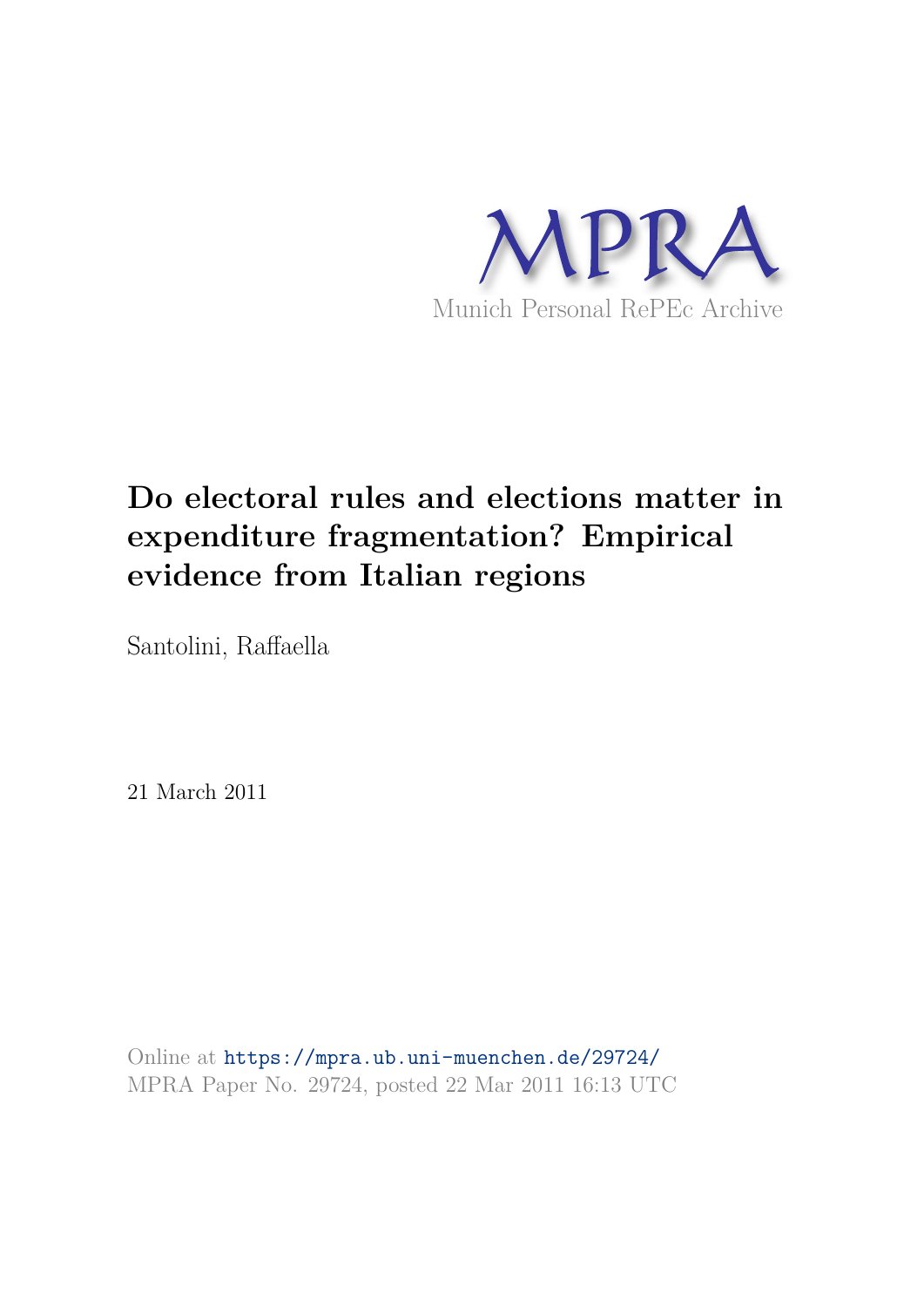## **Do electoral rules and elections matter in expenditure fragmentation? Empirical evidence from Italian regions**

### **Raffaella SANTOLINI**\* **1**

Dipartimento di Scienze Giuridiche nella Società e nella Storia, Università degli Studi di Teramo Campus di Coste Sant'Agostino, 64100, Teramo, Italy E-mail address: rsantolini@unite.it; liaraffa@yahoo.it

**Abstract:** The empirical literature shows that incumbent politicians move expenditure from one budget item to another before elections and under different electoral systems in order to capture voter consensus and gain re-election. However, little attention has been paid to measurement of the degree of spending items manipulation by incumbents in these circumstances. The aim of this paper is therefore to fill this gap by conducting an empirical investigation on a panel of Italian regions. Measuring the degree of spending items manipulation with the Hirschman-Herfindahl index of fragmentation, I find that total public expenditure is more fragmented when the regional electoral system moves from a proportional towards a mixed electoral system. In the panel dynamic analysis, the manipulation of regional spending items is on average 15%. Weak evidence is also found for more fragmented expenditure before regional elections. In this case, the manipulation is about 6-7%. I refine the analysis by considering only the fragmentation of current and capital expenditure. The results confirm that a shift towards a mixed electoral system produces more expenditure fragmentation in Italian regions. No robust evidence is found for expenditure concentration when regional elections are forthcoming.

**JEL Classification:** D72; H72.

**Key words:** Total expenditure fragmentation; Current and capital expenditure fragmentation; Electoral rule; Electoral cycle.

#### **1. Introduction**

The literature shows that electoral rules and elections have a significant impact on the composition of public expenditure. Incumbent politicians move expenditure from one budget item to another under different electoral systems (Persson and Tabellini, 1999; Lizzeri and Persico, 2001; Milesi-Ferretti, Perotti and Rostagno, 2002; Ticchi and Vindigni, 2010) and in the run-up to elections (Rogoff, 1990; Khemani, 2004; Drazen and Eslava, 2010) in order to capture voter consensus and gain re-election. However, little attention has been paid to measurement of the degree of spending items manipulation by incumbent politicians in these circumstances. The aim of this paper is therefore to fill this gap by measuring the degree of spending items manipulation with the Hirschman-Herfindahl index of fragmentation. I thus obtain the total expenditure fragmentation index and, therefore, information on the entire change in spending composition.

Some plausible hypotheses on the nexus between total expenditure fragmentation and electoral rules can be formulated by drawing on the existing literature. In terms of spending composition, a move from a proportional to a majoritarian system involves a cut in 'universal' type of expenditure in favour of a geographically targetable expenditure. Under proportional system, political competition takes place in a larger voting district that includes all voters in the population. Therefore, to capture voters consensus, incumbent politicians need to target spending redistribution programmes on a greater variety of group interests in the population. As

<sup>\*</sup> 1 I would like to thank Maurizio Donato, Antonio Palestrini, Corrado Pasquali for helpful comments. Usual disclaimer applies.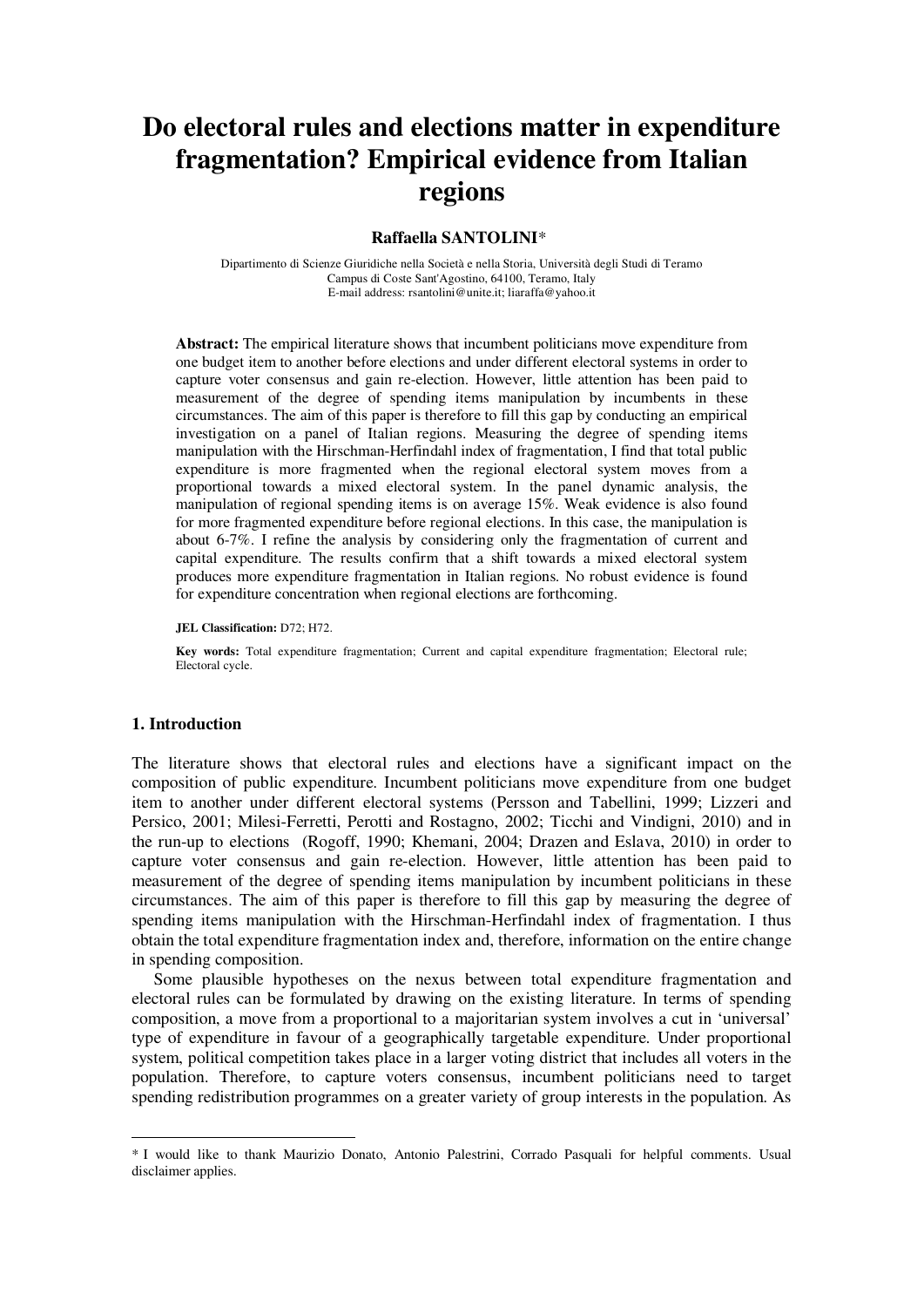a result, the universal type of spending probably should represent the largest share of total public expenditure under a proportional system.<sup>2</sup> By contrast, under a majoritarian system, candidates compete in a smaller district by targeting spending redistribution programmes on the local interests of a smaller group (Persson and Tabellini, 1999; Milesi-Ferretti, Perotti and Rostagno, 2002). A shift from a proportional to a majoritarian system produces a 'universal' type of cut in spending in favour of geographically targetable spending. This may imply a greater fragmentation in total public expenditure due to a redistribution of public resources in favour of spending programs of other kinds. In this case, it is possible to formulate the following hypothesis: *a shift from a proportional system to a majoritarian one implies an increase in the degree of total expenditure fragmentation.*

Spending composition can be also modified by incumbents before elections only in order to gain votes. Models of the budget cycle have shown that the composition of public expenditure is manipulated in favour of consumption expenditure (Rogoff, 1990) or capital expenditure (Khemani, 2004; Drazen and Eslava, 2010). Rogoff (1990) shows that: 'the incumbent leader has an incentive to bias preelection fiscal policy toward easily observed consumption expenditures, and away from government investment' (1990, p. 21). By contrast, other studies (Khemani, 2004; Drazen and Eslava, 2010) show that incumbents mainly manipulate capital spending because voters are more sensitive to this type of expenditure and it is easily targetable on their preferences before elections. Drazen and Eslava (2010) test this hypothesis on Colombian municipalities. In their empirical analysis, different types of infrastructure spending are considered targetable, whereas some types of current expenditure (like general payments, personnel expenditure and current transfers) are defined as non-targetable expenditure. They find that infrastructure expenditures tend to increase in pre-election periods to the detriment of the other types of current expenditure. Further empirical studies draw similar conclusions for different geographical areas (Kneebone and McKenzie, 2001; Gonzalez, 2002; Khemani, 2004; Veiga and Veiga, 2007). By contrast, there is little empirical evidence of a shift in favour of current expenditure at the expense of public investments in line with the Rogoff (1990) type model. $3$ 

The empirical evidence suggests that the electoral cycle is engaged on the type of expenditure that is easily targetable on voters' preferences and highly visible to them. In developed countries, for example, local incumbent politicians may prefer to engage electoral competition on capital expenditure. This may happen because local public investments are more visible to voters because they require a short time for complementation and can be easily coordinated with the timing of elections. Moreover, it is easier to ascertain the responsibility for their complementation. On the other hand, central governments may prefer to engage electoral competition on the current type of expenditure (such as, for example, family allowances and unemployment benefits) because it is immediately visible to voters (Vergne, 2004). Overall, the composition of spending can be changed in favour of visible and targetable expenditure before election times. This may give rise to *an increase in total expenditure fragmentation in the runup to elections*. However, it is not possible to exclude the opposite effect because changes in the total expenditure fragmentation depend on the share of each spending category on total expenditure and on the direction of the shift among spending items. For example, if the total expenditure consists of current and capital expenditure and the former type of spending represents its smaller part, a shift of resources to capital expenditure produces a decrease in total expenditure fragmentation.

When the electoral system is taken into account, predictions on the impact of the electoral cycle on the total expenditure fragmentation seem to become clearer. Although there is no theoretical model which accounts for the impact of the electoral system on the electoral budget

<sup>&</sup>lt;sup>2</sup> "it is plausible to expect a stronger expansion of broad programs around elections under proportional electoral rules than under majoritarian electoral rules", (Persson and Tabellini, 2002, p. 3). 3 For developing countries, Block (2001) shows that this happens when elections are particularly competitive.

Recently, Vergne (2009) has found empirical evidence in favour of a shift towards more visible current expenditure (in particular, wages and subsidies) and away from public investments for developing countries, while Katsimi and Sarantides (2010) report similar results for developed countries. Schuknecht (2000) shows that the political budget cycle affects capital much more than current expenditure in developing countries.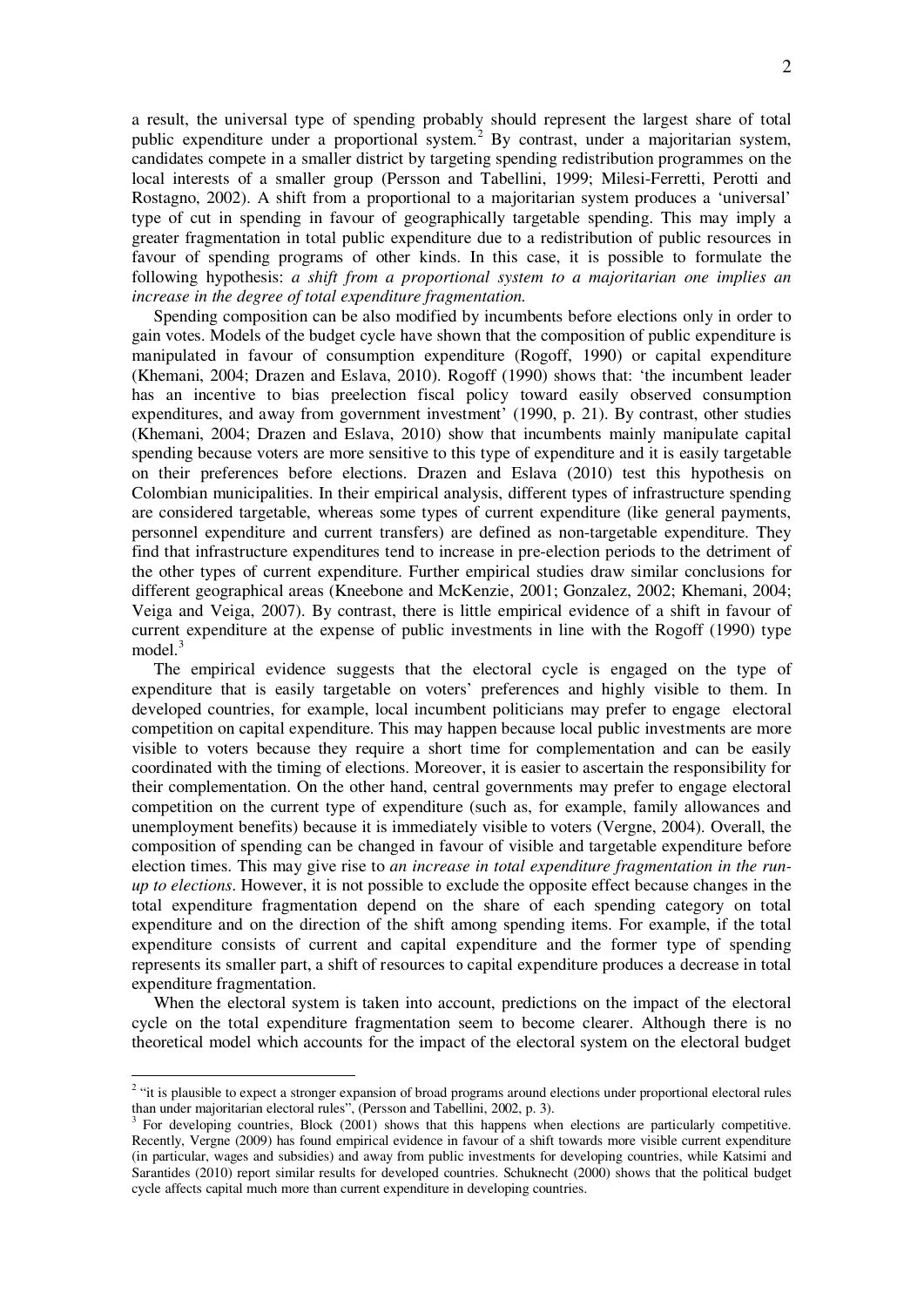cycle, there is empirical evidence in this regard. Persson and Tabellini (2002) argue that the electoral cycle differs according to the type of electoral rule: under proportional systems, incumbent politicians engage in electoral competition by directing much more spending to welfare-state spending programmes before election time in order to gain consensus among a broad range of voters. Empirical evidence confirms this hypothesis by showing a significant expansion in welfare spending before elections in countries with proportional rules (Persson and Tabellini, 2002).<sup>4</sup> This reflects a significant change in the composition of expenditure towards welfare-state programs (pensions, unemployment transfers, social transfers, etc.) that favour larger groups of voters in the population under a proportional electoral system. According to this evidence, *before elections, total expenditure fragmentation may be lower under a proportional electoral system*.

The aim of this paper is to estimate the degree of spending items manipulation by incumbent politicians under different electoral systems and before elections. These hypotheses are tested on a panel data of 19 Italian regions from 1984 to 2004. Italy is a good case study because in the 1990s the electoral system moved from being a proportional system towards a mixed-electoral system at both the national and regional levels of government. Measuring electoral rule changes by means of the Gallagher (1991) index and the degree of spending items manipulation by the Hirschman-Herfindahl index of fragmentation, I find that the total public expenditure fragmentation of Italian regions is higher in a mixed electoral system than in a proportional system. In particular, the panel dynamic analysis shows that the manipulation of regional spending items is on average 15% when the regional electoral system moves towards a majoritarian system. Weaker evidence is also found of more fragmented expenditure before a regional election. In this case, the manipulation is about 6-7%. I refine the analysis by considering only the fragmentation of current and capital expenditure. The results confirm that a shift towards a mixed electoral system produces more fragmentation in Italian regional expenditure. In regard to the electoral cycle, weak evidence of expenditure concentration is found when regional elections are forthcoming. This result could imply that regional governments compete on current expenditure rather than on capital expenditure to capture voters' consensus before elections.

The rest of the paper is organized as follows. Section 2 presents an overview on the Italian electoral system. Section 3 presents data and variables. Section 4 describes the empirical models and methodology of estimation. Section 5 presents the estimation results. Section 6 concludes.

#### **2. An overview on the Italian electoral system**

The Italian Constitution provides for a central government and three local governments articulated into 20 regions, 109 provinces, and over 8,000 municipalities (art. 114). The highest level of local government is the region, whereas the lowest is the municipality. Each region has its own statute regulating the form of government and the basic principles of its organization and functioning (art. 123). Most Italian regions approve their own statutes by a regional law (art. 123) and they are known as the '*Ordinary Statute Regions'*<sup>5</sup> (OSR). Only 5 regions adopt a special statute approved by the Constitutional Law (art. 116): Friuli Venezia-Giulia, Sardinia, Sicily, Trentino Alto-Adige<sup>6</sup>, Valle D'Aosta. These are called the 'Special Statute Regions' (SSR). By virtue of their special statutes, these regions have greater autonomy in terms of legislative and fiscal powers than the Ordinary Statute Regions.<sup>7</sup>

The government of each region is articulated into three bodies (art. 121): a *council*, which exercises legislative powers; an *executive committee*, which exercises executive powers*;* the

<sup>&</sup>lt;sup>4</sup> "... proportional electoral rules induce politicians to seek support among broad coalitions of voters, while majoritarian electoral rules instead induce them to target spending to smaller (geographical) groups, one we assume

that these incentives are particularly strong at election time" (Persson and Tabellini, 2002, p. 11).<br><sup>5</sup> Piedmont, Lombardy, Veneto, Emilia-Romagna, Tuscany, Liguria, Marche, Umbria, Abruzzo, Lazio, Molise, Basilicata, Campania, Apulia, Calabria.

<sup>&</sup>lt;sup>6</sup> The Trentino-Alto Adige region comprises the two Autonomous Provinces of Trento and Bolzano (art. 116).

<sup>&</sup>lt;sup>7</sup> The institution of the Special Statute Regions is motivated by the presence of ethno-linguistic differences, geographical border problems and/or secessionist movements.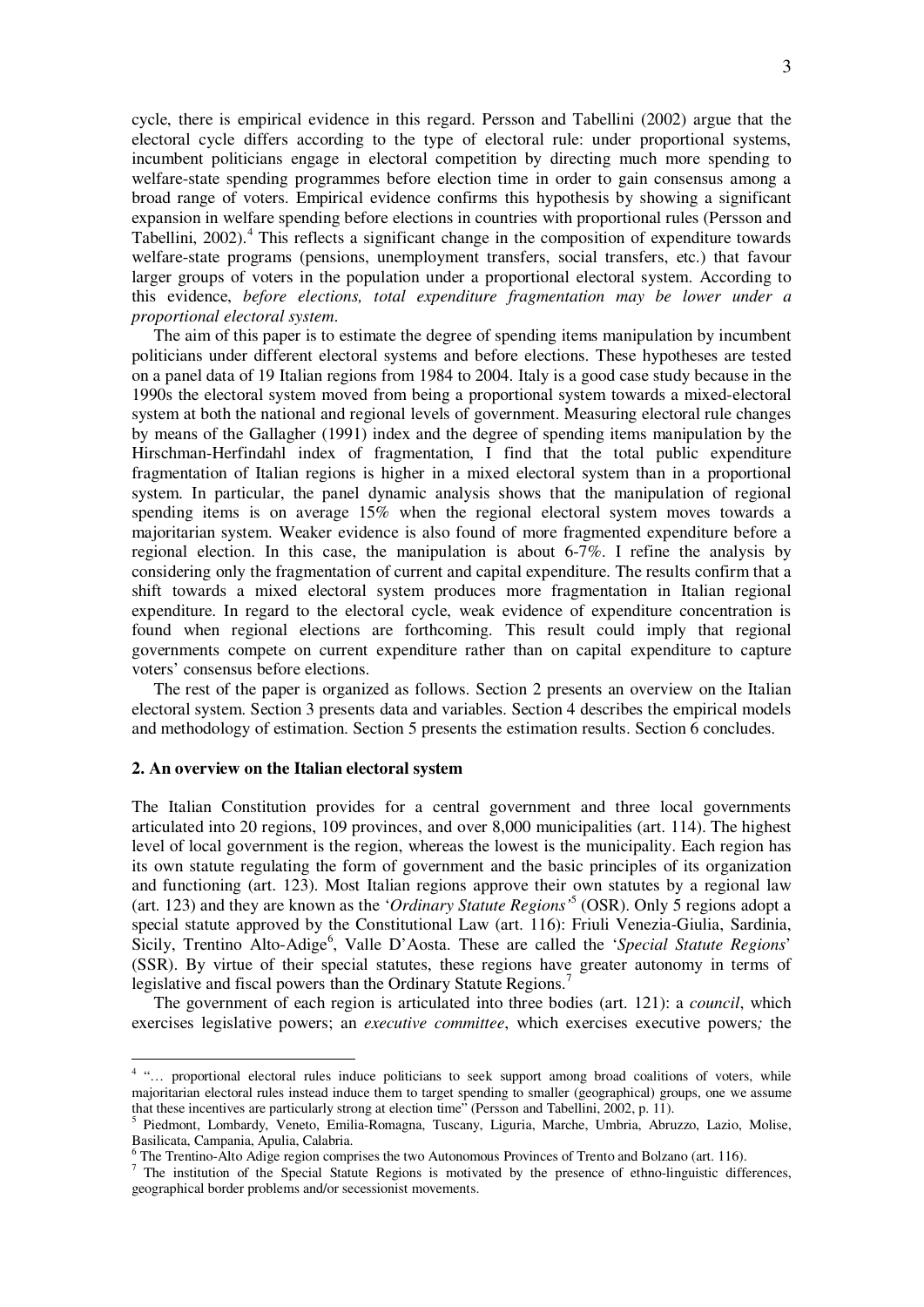*President of the executive committee*, who is accountable for the region's government. The electoral-system legislation of the regional governing bodies is quite different between the Ordinary and Special Statute Regions. Before the 1990s, members of the council of the Ordinary Statute Regions were elected by a pure proportional system and they remained in office for five years (L. 108/1968, art. 3). Law 43/1995 enacted a reform which introduced a mixed electoral system: 4/5 of regional council members are elected from *provincial lists* by a proportional system, while 1/5 are elected by a majoritarian system from a *regional list* (called the '*listino*') linked to a group of provincial lists. In practice, the majoritarian system consists in a sort of '*majority bonus'* because 1/5 of seats are assigned to the 'winning regional list', *i.e.*, which obtains the largest share of votes and is linked to a group of provincial lists with an overall percentage of seats under 50% (L. 43/1995, art. 15). In fact, if the group of provincial lists has a percentage of seats equal to or above 50%, the majority bonus is shared in the following way: 1/10 of seats are assigned to the 'winning regional list' and 1/10 to the other groups of provincial lists not linked with it. This bonus should guarantee a larger majority and the greater stability of the regional government.

Another important reform of the electoral system of the Ordinary Statute Regions was made by Constitutional Law 1/1999. This law introduced the direct election of the President of the executive. The elected President has received the largest share of votes in the regional lists<sup>8</sup> (C.L.  $1/1999$ , art. 5). This reform gives the President greater responsibility for executive decisions as well as the power to appoint and to remove members of the executive committee. Another novelty introduced by Law 1/1999 concerns implementation of a regional electoral system upon approval of a regional electoral law and new statutory dispositions in this regard. In the absence of the regional law and new statutory dispositions, elections in the Ordinary Statue Regions are held in accordance with laws 108/1968 and 43/1995. The regional elections of the Ordinary Statute Regions held in 2000<sup>10</sup> were conducted in accordance with these two national laws.

The election of the governing bodies of the Special Statute Regions requires separate discussion. The regional council and executive were elected according to a proportional system until 2000. After enactment of Constitutional Law 2/2001, the regions *Friuli Venezia-Giulia* (C.L. 1/1963), *Sardinia<sup>11</sup>* (C.L. 3/1948) and *Sicily* (Regio.D.L. 455/1946; C.L. 2/1948) adopted the same mixed electoral system as the Ordinary Statute Regions (L. 108/1968, l. 43/1995). This disposition is valid until these three regions have approved their own regional electoral laws that include dispositions of C.L. 2/2001 concerning the direct election of the President of the executive and his/her power to appoint and remove the executive members. In practice, from 2001 to 2004, the election of the regional governing bodies of these three regions took place under the same electoral rules as those of the Ordinary Statute Regions.<sup>12</sup> The mixed electoral system was not imposed on the regions of *Valle D'Aosta* and *Trentino Alto-Adige*. The legislator's intention was probably to guarantee ethnic-linguistic representation within the regional governing bodies of these two regions. However, Valle D'Aosta has recently approved regional law 22/2007 which provides for the introduction of a majority bonus. As regards Trentino Alto-Adige (C.L. 5/1948)*,* a mainly proportional system was adopted in this region. However, a major change has been introduced into the election of the regional council by Constitutional Law 2/2001 (art. 4, comma f). This law provides that the regional council of the Trentino Alto-Adige region must be formed of elected members of provincial councils. Since the election of 2003, therefore, regional elections have been replaced by provincial elections.

The complex electoral system of the Italian regions can be summarized as follows. Until 1995, the Ordinary Statute Regions adopted a proportional system for the election of regional councils; afterwards, a proportional system accompanied by a majority bonus was introduced in

<sup>&</sup>lt;sup>8</sup> One seat is assigned to the candidate as President of the executive who has obtained a number of valid ballots immediately below those of the candidate declared President elect (C.L.  $1/1999$ , art. 5).

Before this law, the President and the executive committee were appointed by the regional council.

<sup>&</sup>lt;sup>10</sup> The election of the Molise region was annulled in 2000 and repeated in 2001.

<sup>&</sup>lt;sup>11</sup> The Sardinia regional elections of 1994 and 1999 of were held in accordance with the provisions of regional law 16/1992. This law provides for a proportional distribution of seats accompanied by a second ballot.

<sup>&</sup>lt;sup>12</sup> The Sardinia regional election of 2009 was also held in accordance with laws 108/1968 and 43/1995.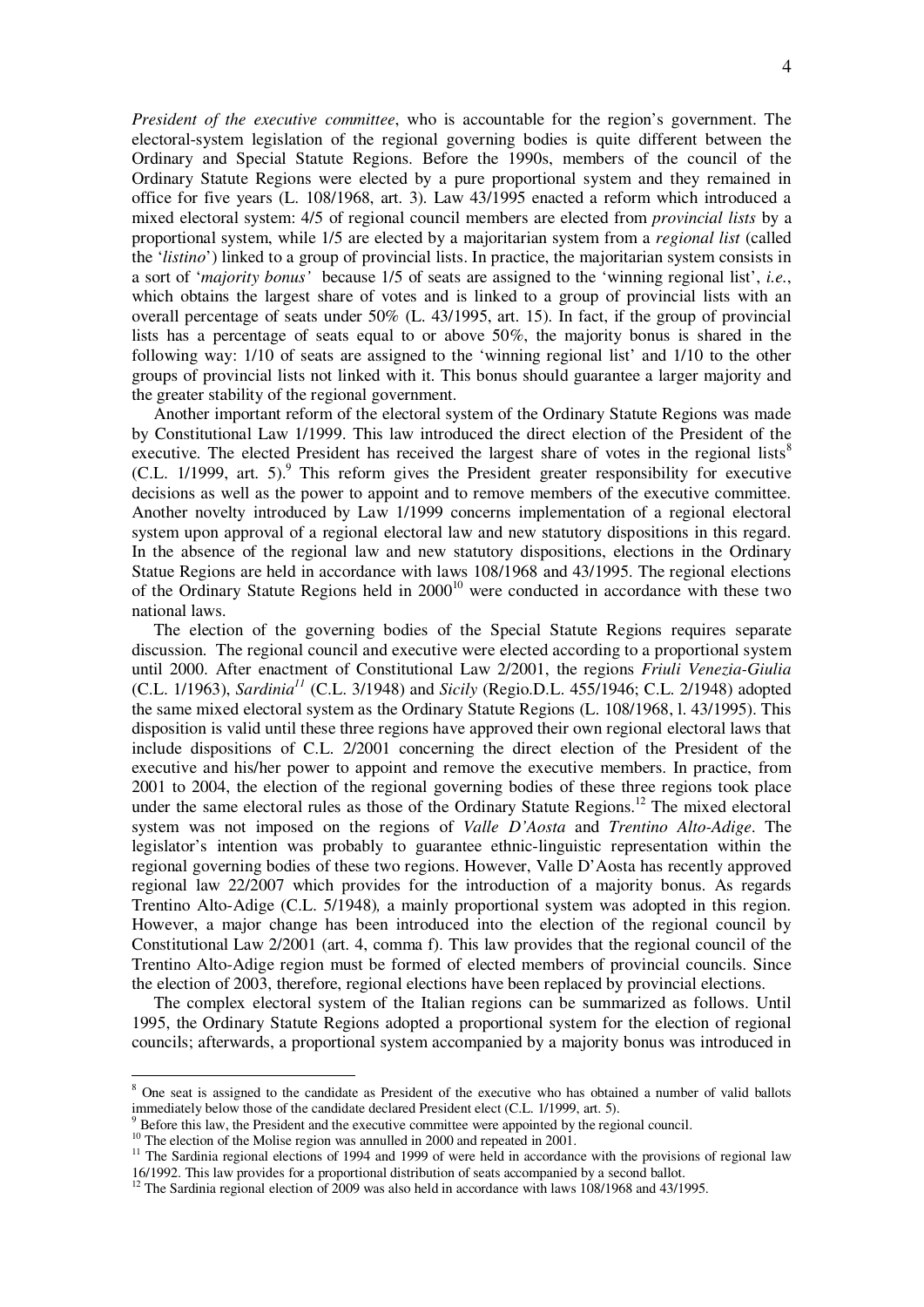each of them. In the case of the Special Statute Regions, a proportional system was adopted until 2000; afterwards, the regional councils of Sicily and Friuli Venezia-Giulia were elected in 2001 and 2003, respectively, according to the same mixed electoral system as the Ordinary Statute Regions. Similar provisions of the law applied to the election of the regional council of Sardinia in 2004 and 2009. The regions of Valle D'Aosta and Trentino Alto-Adige have adopted a proportional system, although the former region introduced a mixed electoral system in 2007.

Overall, the 1990s represented a turning point in the Italian electoral system, not only for regional government but also for central government. Electoral reforms were introduced in concurrence with the notorious 'Tangentopoli' scandal when many Italian parliamentarians were investigated for alleged involvement in bribery. The scandal changed the Italian political scenario and important changes were made to the rules regulating the election of Italian members of parliament. Before the referendum of 18 April 1993, members of the Italian parliament, which consists of the Senate and the Chamber of Deputies, were *de facto* elected by a proportional electoral system. Deputies were elected according to a pure proportional system (l. 26/1948, art.1; D.P.R. 361/1957), and Senators were elected on a regional basis by a voting majority rule (l. 29/1948, art. 17): the candidate obtaining more than 65% of votes was elected. Since this *quorum* was too much high, few senators were elected in this way, while most of them were elected by the proportional system (l. 29/1948, art. 19). In spite of some timid attempts to introduce the majoritarian system (law 148/1953), parliamentary seats were proportionally distributed among parties until 1992. Only after the referendum of April 1993 did the Italian electoral system move from a proportional system towards a mixed-electoral system. In particular, laws 276/1993 and 277/1993 introduced the mixed electoral system in the following form: 3/4 of 315 senators were elected for regional districts by a majoritarian system and 1/4 by a proportional one; similarly, 75% of 630 deputies were elected by a majoritarian system and 25% by a proportional one. In the 2000s, a backwards step towards the proportional system was made for both chambers by law 270/2005, although it was accompanied by a majority bonus. Another interesting electoral reform in this period was intended to capture the votes of Italian citizens living abroad. Constitutional laws 1/2000 and 1/2001 provide that such citizens can vote for 12 deputies and 6 senators in foreign constituencies (Const., art. 56, 57).

#### **3. Data**

This study considers time series cross-sectional data for  $19^{13}$  Italian regions from 1984 to 2004. To measure the degree of spending items manipulation by regional government, it uses the index of total public expenditure fragmentation (*EXPFRAG*):<sup>14</sup>

$$
EXPFRAG_{ii} = 1 - \frac{n \sum_{j=1}^{n} \left( \frac{Exp_{ijt}}{TotExp_{ii}} \right)^{2} - 1}{(n-1)}
$$

where *Exp* is the *j*-th type of public expenditure  $(j = 1, ..., n)$  in region  $i$   $(i = 1, ..., m)$  and  $TotExp_i$ corresponds to total public expenditure in region *i* at time *t*. The total expenditure fragmentation index assumes values between 0 and 1 inclusive. When the index assumes value zero this means that only one type of spending is funded; *vice versa*, when the score of the index is close to one, this means that total public spending is equally distributed among *n* types of spending.

<sup>&</sup>lt;sup>13</sup> Only the Trentino Alto-Adige region is excluded from the sample because the computation of the disproportionality index for this region is not easy for the years 2003 and 2004, and it is probably less comparable with those of the other regions. In fact, since 2003, the regional council has been formed by candidates elected from rounds of voting in the two Special Autonomous provinces of Trento and Bolzano (C.L. 2/2001, art. 4, comma f).

<sup>&</sup>lt;sup>14</sup> For better interpretation of this index, it uses a normalised version of the Hirschman-Herfindahl index of fragmentation. For details see the Appendix.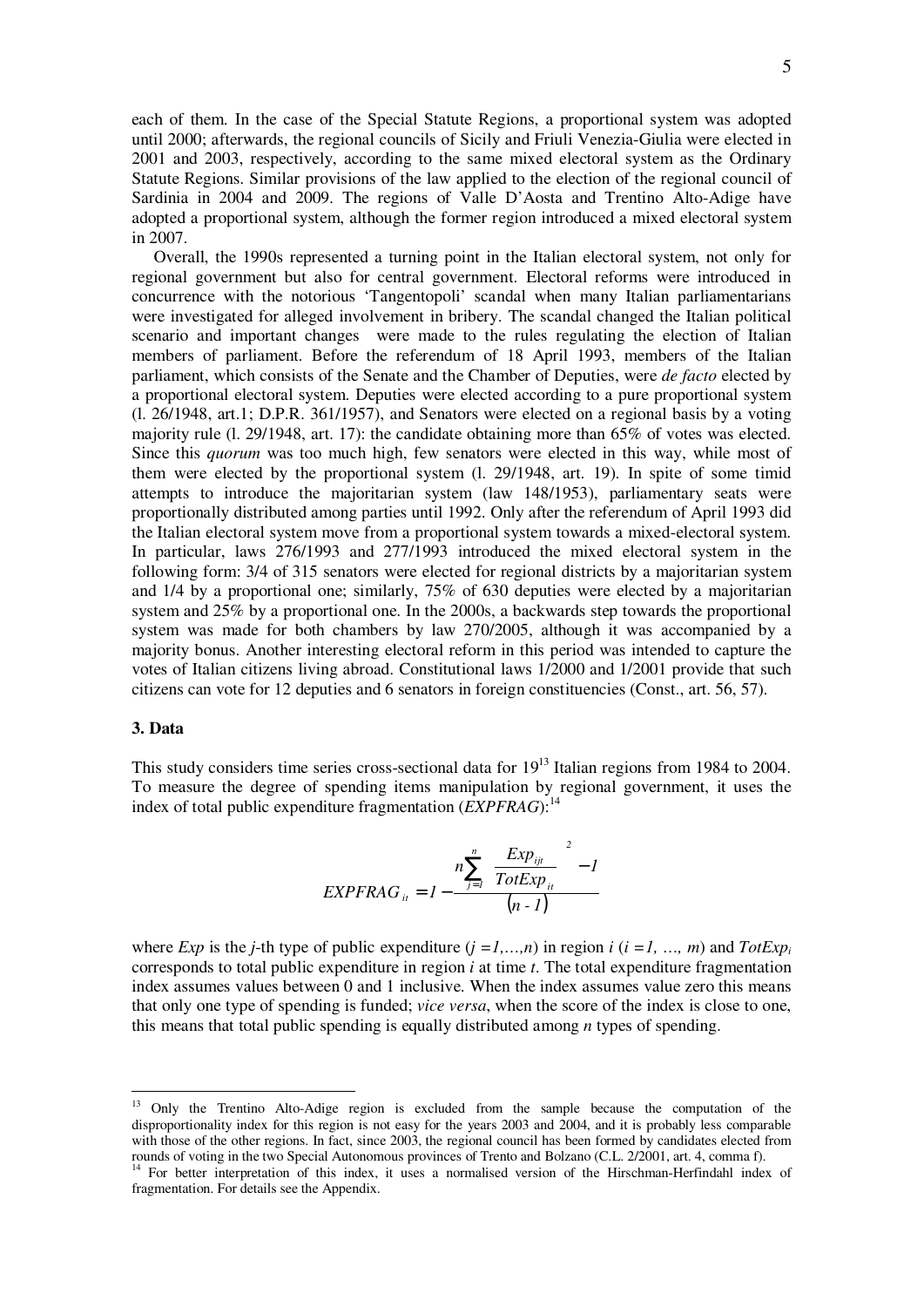

Fig. 1 Total expenditure fragmentation index for Italian regions (1984-2004)

*Note:* The index is calculated on aggregate data for 20 Italian regions.

*Data source:* ISTAT, Bilanci consuntivi delle regioni e delle province autonome; ISTAT, Finanza locale: entrate e spese dei bilanci consuntivi (comuni, province e regioni)-anni 2001-2002.

According to the regional budget classification, I computed the index of fragmentation considering the following five spending items in which the total public expenditure is shared: 1) total current expenditure; 2) total investment spending; 3) loans and borrowing refunding; 4) expected deficit; 5) '*partite di giro*<sup>15</sup>. Total current expenditure is the main component of total public expenditure in Italian regions, standing at about 66.7% in 2004. By contrast, capital expenditure is only 7.1%, while loans and borrowing refunding and expected deficit are 4.2% and 0%, respectively. The percentage of '*partite di giro'* on total public expenditure is 22%.

Figure 1 illustrates the tendency of the total expenditure fragmentation index for Italian regions for the full period 1984-2004. After the regional electoral reforms, the total expenditure fragmentation of the Italian regions tends to be more cyclical. A similar tendency is observed for the Ordinary Statute Regions, which represent the majority of the sample. Higher variability in total expenditure fragmentation after the introduction of a mixed electoral system could be consistent with the hypothesis of the exacerbation of electoral competition under a majoritarian system which strengthens the electoral cycle (Persson and Tabellini, 1999, 2003; Persson, 2002). As regards the Special Statute Regions, total expenditure fragmentation gradually decreases throughout the period analysed: in 1984, the total expenditure fragmentation of these regions was around 73% while in 2004 it was only 48%. Although before the 1990s these regions had a degree of total expenditure fragmentation higher than that of regions with an ordinary statute, they thereafter tended to concentrate spending in a few budget items.

I refine the investigation by focusing only on the fragmentation of current (*CurrExp*) and capital (*CapExp*) expenditure. In this way, categories that do not even represent government spending or are not strictly targetable — such as deficit, loans and borrowing refunding, '*partite di giro'* — are excluded from computation of the additional index of fragmentation called *CC\_EXPFRAG*. This index is more accurate than *EXPFRAG* because it includes only targeted and broad types of spending directly manipulated by regional governments. It therefore seems more appropriate for testing the theoretical hypotheses formulated in section 1.

$$
CC\_EXPFRAG_{ii} = I - \left\{ 2 \left[ \left( \frac{CurrExp_{ii}}{CurrExp_{ii} + CapExp_{ii}} \right)^2 + \left( \frac{CapExp_{ii}}{CurrExp_{ii} + CapExp_{ii}} \right)^2 \right] - I \right\}
$$

<sup>&</sup>lt;sup>15</sup> This item consists in deposits in the current account of the Italian state treasury and in a sort of transfer entry. This type of expenditures is a sort of payment on behalf of a third party.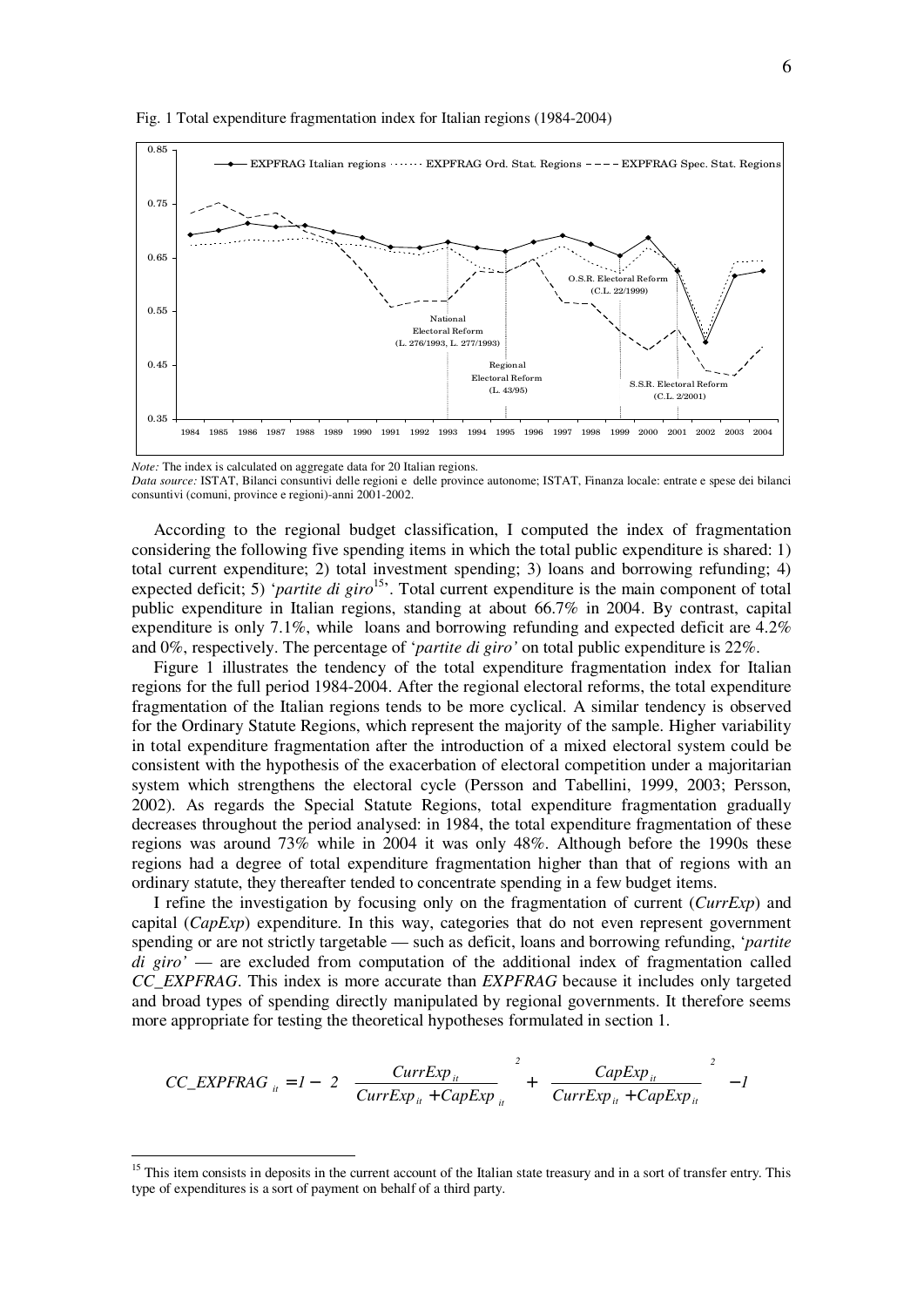

Fig. 2 Current and capital expenditure fragmentation index for Italian regions (1984-2004)

Fig. 3 The percentage of capital expenditure on current and capital expenditure for Italian regions (1984- 2004)



*Note:* CAP%= CapExp/(CurrExp+CapExp)\*100 is calculated on aggregate data for 20 Italian regions. *Data source:* ISTAT, Bilanci consuntivi delle regioni e delle province autonome; ISTAT, Finanza locale: entrate e spese dei bilanci consuntivi (comuni, province e regioni)-anni 2001-2002.

Figure 2 shows the tendency of the *CC\_EXPFRAG* index for the Ordinary and Special Statute Regions. In general, the Special Statute Regions show a higher degree of current and capital expenditure fragmentation than do the Ordinary Statute regions. However, during the 20 year period, they tend to reduce expenditure fragmentation, allocating more resources to current expenditure (see Fig. 3). By contrast, the Ordinary Statue Regions exhibit an increase in expenditure fragmentation mainly after the introduction of electoral reforms in the mid-1990s (Fig. 2). As shown by figure 3, an increase in expenditure fragmentation of the OSR involves an increase in capital spending.

*Note:* The index is calculated on aggregate data for 20 Italian regions. *Data source:* ISTAT, Bilanci consuntivi delle regioni e delle province autonome; ISTAT, Finanza locale: entrate e spese dei bilanci consuntivi (comuni, province e regioni)-anni 2001-2002.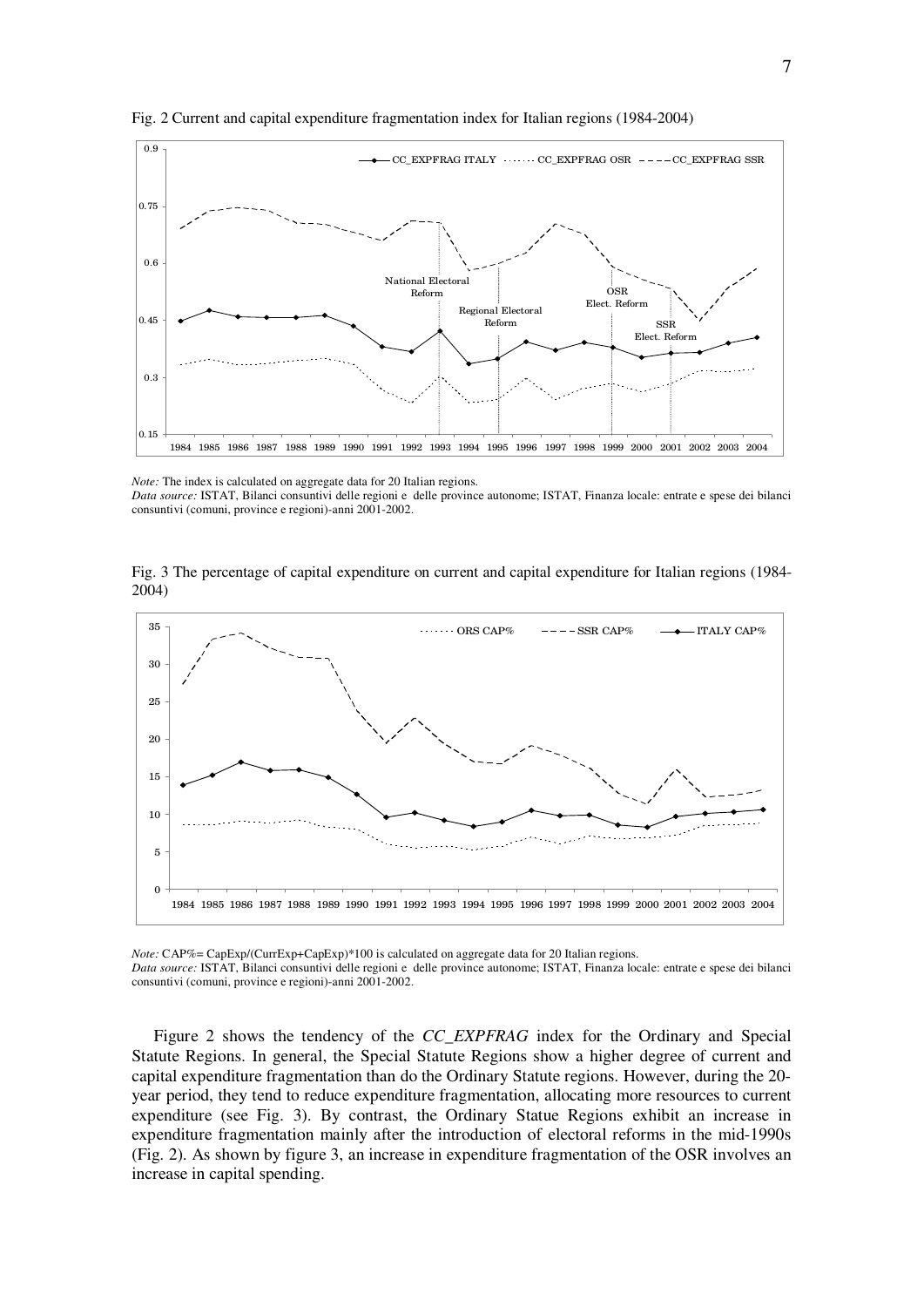In order to measure the degree of electoral system changes, I used the Gallagher (1991) index. Each index was calculated in relation to Senate elections (*Senate GHI index*), because the seats of senators are distributed on a regional basis, and to regional elections (*Regional GHI index*). The Gallagher (GHI) index is a disproportionality index and corresponds to:

$$
GHI_i = \sqrt{\frac{1}{2}\sum_{j=1}^k (V_{ij}\% - S_{ij}\%)^2}
$$

where V% is the share of votes (*per cent*) obtained by party  $j$  ( $j=1, ..., k$ ) in region  $i$  ( $i=1, ..., m$ ) and S% is the share of seats (*per cent*) assigned to party *j* in region *i*. The GHI index ranges from 0 to 100. It describes a pure proportional system when it is close to zero. By contrast, the degree of disproportionality increases when the GHI index tends to 100.

The GHI index was therefore computed for national and regional elections. In this way, I evaluated the impact of national and regional electoral system reform on total expenditure fragmentation. However, computation of the GHI index at regional level is rather problematic because account must be taken of the majority bonus introduced in 1995. In fact, if the majority bonus is not included in the computation of the index, the degree of disproportionality may be underestimated. The bonus consists in 1/5 of seats assigned to the regional list obtaining the highest share of votes and that is linked to a group of provincial lists with an overall share of seats below 50%. In fact, if the group of provincial lists obtains a share of seats of 50% or more, the linked regional list takes only 1/10 of extra seats and the remaining 1/10 is distributed among provincial lists not linked with it. The remaining 4/5 of seats is proportionally distributed among provincial lists. Since there are two lists (i.e. provincial and regional), it is not trivial to compute the Gallagher index. I tried to solve this problem by calculating an extended version of this index which accounted for the majority bonus. Firstly, I computed the GHI index for the provincial lists (*GHI<sup>P</sup>* ) and for regional lists (*GHI<sup>R</sup>* ). In order to have a single disproportionality index, the  $GHI<sup>R</sup>$  and  $GHI<sup>P</sup>$  indexes were weighted for the percentage  $\alpha$  of seats distributed by regional lists and for the percentage (*1-*α) of seats distributed by provincial lists, respectively. In this way, I obtained a single index that I call the *Adjusted Regional GHI index*. This accounts for a mixed electoral system based on a proportional system accompanied by a majority bonus. The formula of the revisited GHI index follows:

$$
GHI_i^{ADJ} = (1 - \alpha) \cdot GHI_i^P + \alpha \cdot GHI_i^R =
$$
  
=  $(1 - \alpha) \cdot \sqrt{\frac{1}{2} \sum_{s=1}^S (V_{is}^P \% - S_{is}^P \%)^2} + \alpha \cdot \sqrt{\frac{1}{2} \sum_{h=1}^H (V_{ih}^R \% - S_{ih}^R \%)^2}$ 

where

- $\alpha \in [0,1)$  corresponds to the percentage of seats distributed to regional lists and  $(1-\alpha)$  to provincial lists;
- $V^{P}$ % is the percentage of votes obtained by provincial party-list *s* ( $s=1,...,S$ ) in region *i*  $(i=1,..., m)$ ;
- $S^{P}\%$  is the percentage of seats assigned to provincial party-list *s* ( $s=1,...,S$ ) in region *i*;
- $V^R$ % is the percentage of votes obtained by regional party-list *h* (*r*=*1*, ...,*H*) in region *i*;
- $S^R$ % is the percentage of seats assigned to regional party-list *h* ( $r=1, ..., H$ ) in region *i*.

The *Adjusted GHI index* ranges from 0 to 100. It describes a pure proportional system when the share of votes corresponds to the share of seats ( $V\% = S\%$ ) and  $\alpha$  is 0. By contrast, the degree of disproportionality increases when the *Adjusted Regional GHI index* moves towards 100.

I also controlled for the presence of an electoral cycle by considering regional government elections. In detail, I used two dummy variables, *ELECTION* and *PRELECTION*, which assumed value 1 in the year of election and pre-election of the regional council and zero otherwise. There is no problem of endogenous elections in Italy because they are prescribed by law.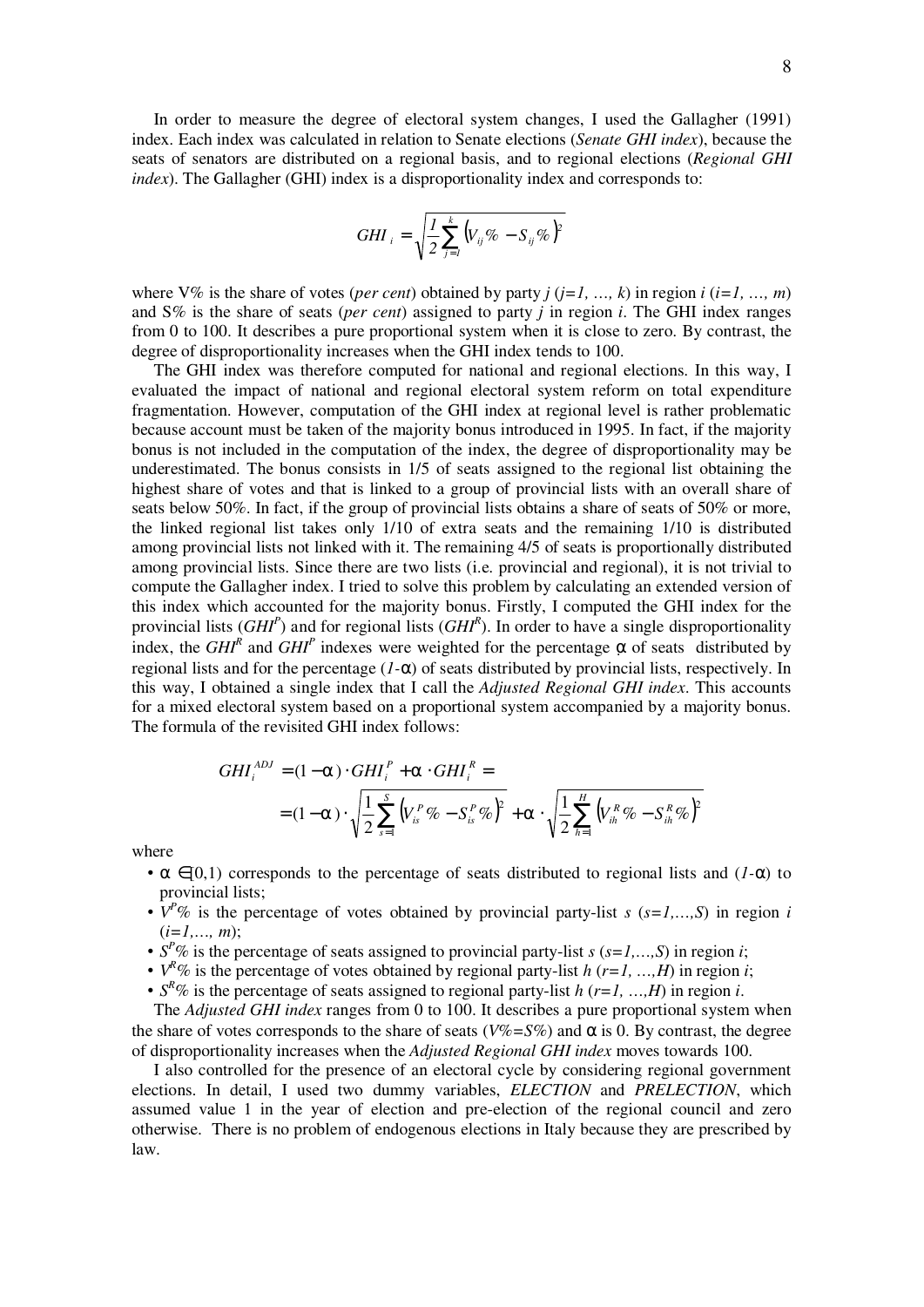|  | Tab. 1 Data sources and descriptive statistics |  |  |  |
|--|------------------------------------------------|--|--|--|
|--|------------------------------------------------|--|--|--|

| <b>Variable</b>                                        | Data source                                                                                                                                                                               | Obs. | Mean    | Std.<br>Dev. |
|--------------------------------------------------------|-------------------------------------------------------------------------------------------------------------------------------------------------------------------------------------------|------|---------|--------------|
| EXPFRAG (dependent variable)                           | ISTAT, Bilanci consuntivi delle regioni e<br>delle<br>province autonome; ISTAT, Finanza locale: entrate e<br>spese dei bilanci consuntivi (comuni, province e<br>regioni) anni 2001-2002. | 390  | 0.59    | 0.16         |
| CC EXPFRAG (dependent<br>variable)                     | ISTAT, Bilanci consuntivi delle regioni e<br>delle<br>province autonome; ISTAT, Finanza locale: entrate e<br>spese dei bilanci consuntivi (comuni, province e<br>regioni) anni 2001-2002. | 390  | 0.41    | 0.24         |
| Senate GHI                                             | Ministero dell'Interno.                                                                                                                                                                   | 399  | 13.98   | 10.57        |
| Regional GHI                                           | Ministero dell'Interno, the Regions of Friuli Venezia-<br>Giulia, Sardegna, Sicilia, Valle D'Aosta.                                                                                       | 399  | 3.41    | 1.23         |
| Adjusted Regional GHI                                  | Ministero dell'Interno, the Regions of Friuli Venezia-<br>Giulia, Sardegna, Sicilia, Valle D'Aosta.                                                                                       | 399  | 5.87    | 4.08         |
| <b>POP</b>                                             | ISTAT, http://demo.istat.it/                                                                                                                                                              | 399  | 2944742 | 2244889      |
| $%$ POP 65 +                                           | ISTAT, http://demo.istat.it/                                                                                                                                                              | 399  | 16.89   | 3.93         |
| $%$ POP 0-15                                           | ISTAT, http://demo.istat.it/                                                                                                                                                              | 399  | 16.92   | 3.51         |
| GDP (per capita; euros; constant<br>price)             | ISTAT, Conti Economici Regionali 1980-2004, Ed.<br>2005.                                                                                                                                  | 399  | 15425   | 4192         |
| GRANTS (per capita; euros)                             | ISTAT, Bilanci consuntivi delle regioni e<br>delle<br>province autonome; ISTAT, Finanza locale: entrate e<br>spese dei bilanci consuntivi (comuni, province e<br>regioni) anni 2001-2002. | 390  | 949.1   | 953.1        |
| ELECTION $(1 = if regional$                            |                                                                                                                                                                                           | 399  | 0.20    | 0.40         |
| government is in election year;<br>$0=$ otherwise)     | Ministero dell'Interno.                                                                                                                                                                   |      |         |              |
| PRE-ELECTION (1= if regional                           |                                                                                                                                                                                           | 399  | 0.23    | 0.42         |
| government is in pre-election<br>year; $0=$ otherwise) | Ministero dell'Interno.                                                                                                                                                                   |      |         |              |

Finally, in the panel data analysis, I also accounted for control variables which generally affect public expenditure decisions: *i*) the size of the population (POP); *ii*) young and elderly people aged 0-15 (%POP 0-15) and 65 and over (%POP 65+), respectively; *iii)* per capita gross domestic product (GDP); *iv)* per capita state transfers (GRANTS). Table 1 gives descriptive statistics for all variables.

#### **3. Econometric models and methodology**

In this section, I present dynamic specifications for testing the impact of electoral rules and electoral cycle on the total expenditure fragmentation of regional governments. A positive effect is expected in regard to the impact of the electoral system on total expenditure fragmentation. In the absence of a clear hypothesis on electoral systems, the impact of elections on total expenditure fragmentation may be ambiguous because it depends on the direction of the shift among spending items and the share of each type of expenditure on the total expenditure. However, a significant impact of elections on the total expenditure fragmentation suggests the presence of electoral manipulation in spending composition by incumbents, and therefore the presence of opportunistic behaviours during election. In this case, the empirical analysis of this paper represents a starting point.

At first, dynamic panel data model (1) with fixed  $v_i$  and time  $t<sub>t</sub>$  effects is considered in the empirical analysis. The dependent variable *EXPFRAG* is a *Nx1* vector of the total public expenditure fragmentation index in region  $i$  ( $i=1,...,N$ ) at time  $t$  ( $t=1,...,T$ ). A *1xK* vector  $x'_{ii}=(x^1_{ii}, \ldots, x^K_{ii})$  of control variables and a constant term  $a_0$  are included in the model, as well as an error term ε normally distributed with zero mean and constant variance. The key-variable *GHI* corresponds to a *Nx1* vector associated with the disproportionality index computed for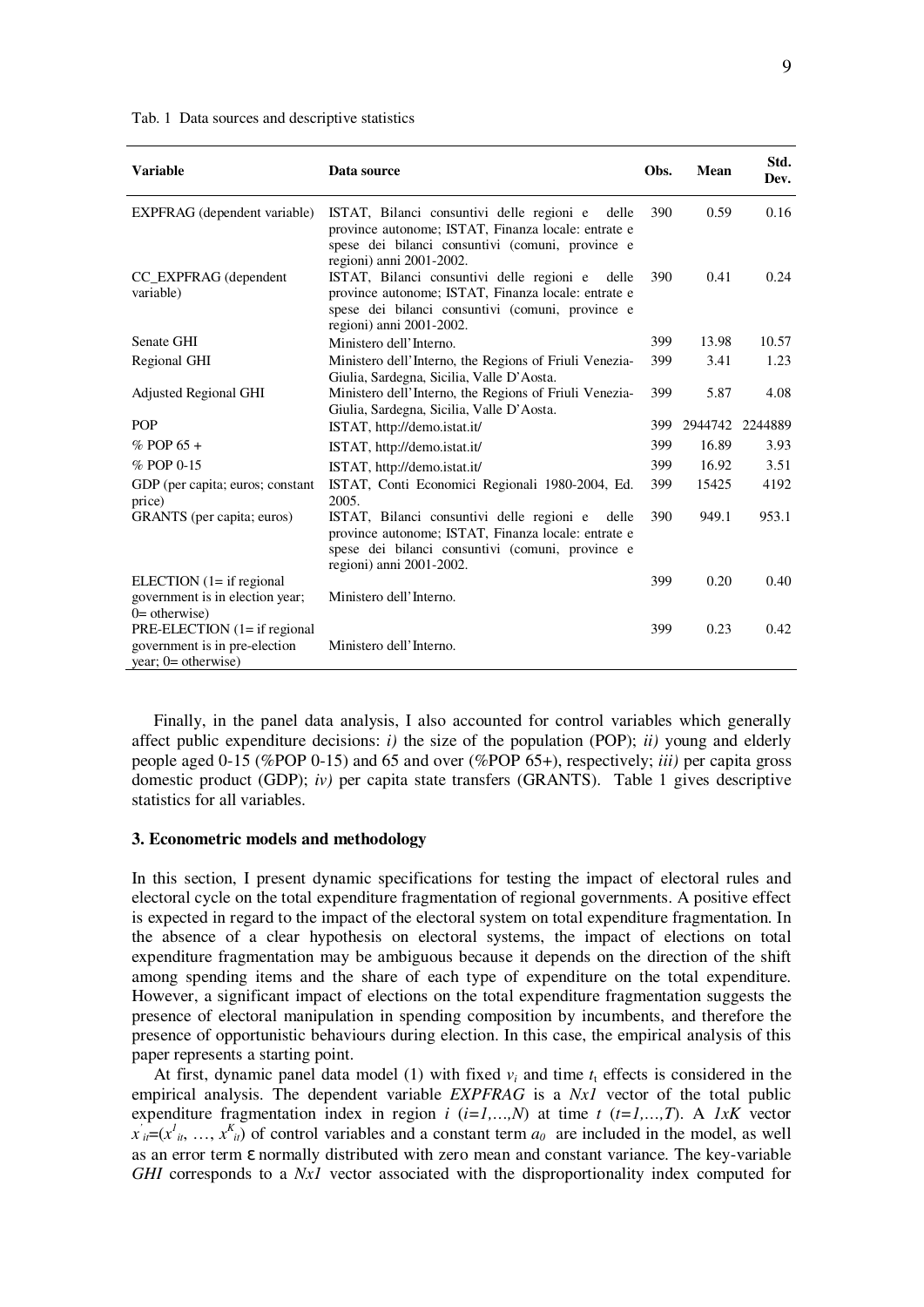national and regional elections. The *ELECTION* and *PRE-ELECTION* dummies are used to estimate the impact of the electoral cycle on the degree of spending items manipulation.

$$
EXPFRAG_{it} = a_0 + v_i + \tau_t + \rho EXPFRAG_{it-1} + \delta GHI_{it} +
$$
  
+ 
$$
\phi ELECTION_{it} + + \delta PRELECTION_{it} + \beta x_{it}^{'} + \varepsilon_{it}
$$
 (1)

When fragmentation on current and capital expenditure is considered in the empirical analysis, model (2) is estimated.

$$
CC\_EXPFRAG_{it} = a_0 + v_i + \tau_t + \rho CC\_EXPFRAG_{it-1} + \delta GHI_{it} +
$$
  
+
$$
\phi ELECTION_{it} + \delta PRELECTION_{it} + \beta x_{it} + \varepsilon_{it}
$$
\n(2)

Instrumental variables (IV) could be a valid solution. Anderson and Hsiao (1981, 1982) suggest the IV estimator for estimating a dynamic model with variables transformed into first differences. They show that the dynamic process produces the problem of correlation between the first-differenced lagged dependent variable ∆*yit-1* and the first-differenced error term ∆ε*it*. To remedy this problem, they use ∆*y*i*t-2* and exogenous variables in first-differences as instruments.<sup>16</sup> Estimators based on the generalised method of moments (GMM) have been found to be more efficient than the Anderson and Hsiao (A-H) estimator. In particular, I refer to the first-differenced (DIFF-) GMM developed by Arellano and Bond (1991), which uses the lagged levels of the dependent variable as instruments for the dynamic equation transformed into first differences. However, the DIFF-GMM estimator suffers from a weak instruments problem when the coefficient of the lagged depend variable is close to unity and when the relative variance of the fixed effects increases (Blundell and Bond, 1998). In this case, an extended version of this estimator helps solve the problem. It is called the System (SYS-) GMM estimator (Arellano and Bover, 1995; Blundell and Bond, 1998). The SYS-GMM estimates equations in levels and in differences employing the lagged differences of the dependent variable as instruments for equations in levels and the lagged levels of the dependent variable as instruments for equations in first differences. Blundell and Bond (1998) show that the SYS-GMM estimator is generally more efficient than the DIFF-GMM estimator. However, the consistency of both estimators depends on the presence of the second-order autocorrelation in the differenced residuals. This condition is detected with the specification test developed by Arellano and Bond (1991) and called the AB-AR2 test in current empirical analysis. The presence of the first order autocorrelation (Arellano and Bond, 1991) is also investigated by a test which this paper calls the AB-AR1 test.

A weakness of the A-H and GMM estimators is that they perform poorly when a small number of cross-sectional units are considered in the empirical analysis. With a small *N* and large *T*, the estimation results may be less precise and biased (Judson and Owen, 1999). Another weakness is that non-stationary data may make unbiased estimations. A signal of this problem occurs when the coefficient of the lagged dependent variable estimated by these estimators is close to unity.

#### **4. Estimation results**

In this section I present dynamic estimation results with data transformed in logarithmic form. In this case, the estimation results must be interpreted in terms of elasticity. Since the groupwise heteroschedasticity was detected by running the Modified Wald (MW-)GWH test (Greene, 2000) in a static model, the estimation results of the dynamic model were corrected for robust standard errors.<sup>17</sup> The estimation results of dynamic model (1) are reported in tables 2.1 and 2.2. Table 2.1 presents the estimation results with only fixed effects, whereas those in table 2.2 are

<sup>&</sup>lt;sup>16</sup> Arellano (1989) shows that *y<sub>it-2</sub>* is a better instrument than  $\Delta y$ <sub>*it-2*</sub> for the Anderson and Hsiao estimator.

<sup>&</sup>lt;sup>17</sup> The MW-GWH test results are available from the author upon request.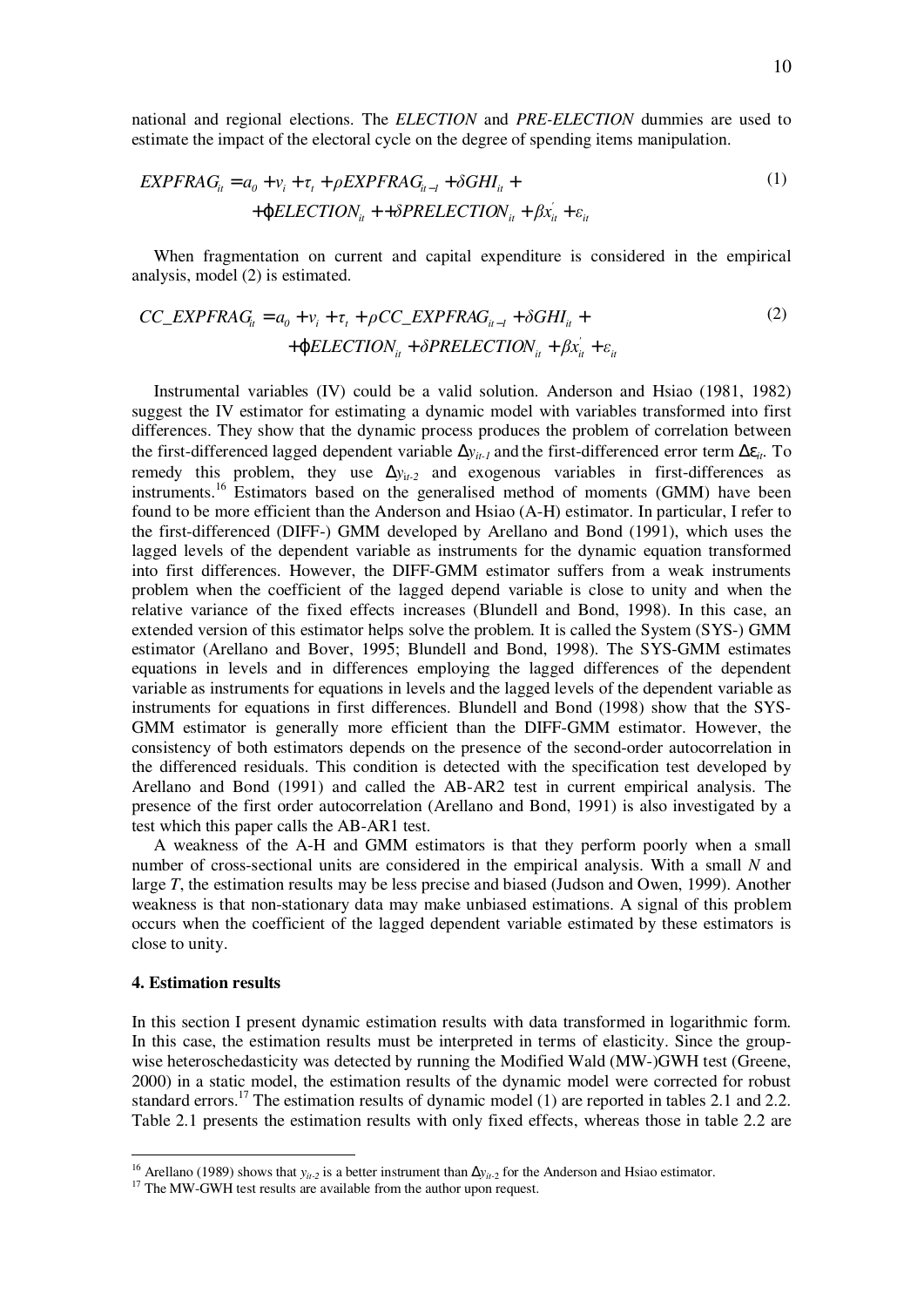with both fixed and time effects. Estimation results are reported with collapsed and not collapsed instrumental variables. In fact, in columns 1-7 of each table, the p-values of the Hansen test and the Difference-in-Hansen test are close to 1.00. This is a signal of the presence of an instruments proliferation problem that weakens the performance of Hansen tests used to detect instruments validity (Roodman, 2009). In particular, the Hansen test checks the validity of the full set of instrumental variables, while the Difference-in-Hansen test checks the validity of the sub-set instruments used in the level equations. Although both tests are consistent in the presence of heteroskedasticity and autocorrelation in the error terms, they are weaker when too many instrumental variables are used in panel regressions. In this circumstance, although the validity of instruments is confirmed, «the potential for false-positive results is serious» (Roodman, 2009, p. 156). In order to remedy this problem, Roodman (2009, p. 156) suggests that: «Researchers should report the number of instruments generated for their regressions. In system GMM, difference-in-Hansen tests for the full set of instruments for the levels equation, as well as the subset based on the dependent variable, should be reported. Results should be aggressively tested for sensitivity to reductions in the number of instruments […]». The instrumental variables can be reduced by collapsing instruments and limiting lag length (Roodman, 2009). This solution was therefore adopted in the analysis reported here to check robustness results.

The estimator adopted for the dynamic panel models was the SYS-GMM estimator, which is consistent on observing the p-values of the AB-AR2 test in tables 2.1-3.2<sup>18</sup> The coefficient of *EXPFRAG*<sub>t-1</sub> and *CC\_EXPFRAG*<sub>t-1</sub> are always statistically significant, showing that the panel dynamic model is a correct specification. Moreover, it does not assume values close to 1, signalling the absence of non-stationary problems in the dependent variable.

Starting with the estimation results of empirical model (1), table 2.1 shows that regional disproportionality impacts significantly on total expenditure fragmentation. In particular, the coefficient of the *Adjusted Regional GHI index* is positive and statistically significant (+0.08- 0.13). On the other hand, the coefficient of the *Regional GHI index* (+0.53) becomes significant only when instruments are collapsed in order to test robustness. Overall, these results suggest that regional total expenditure fragmentation increases when a regional electoral system shifts from a proportional towards to a majoritarian system. By contrast, the national electoral system does not have a significant impact on the budget spending manipulation of regional governments because the coefficient of the *Senate GHI index* is never statistically significant. This finding suggests that regional electoral reform has more impact than national electoral reform on regional total expenditure fragmentation. With time year dummies added in the regression analysis, table 2.2 shows that the electoral system significantly affects the total expenditure fragmentation of regions. However, only the coefficient of the *Regional GHI index* assumes positive values in the range 0.12-0.15 when instruments are not collapsed. In fact, since the p-values of the Hansen tests are close to 1.00, it is preferable to re-run regressions, collapsing instrumental variables in order to keep the proliferation problem under control and, therefore, to be more sure that results are not "false-positive". Estimation results with collapsed instruments confirm the positive impact on total expenditure fragmentation of the regional index of disproportionality. The coefficient of the *Regional GHI index* is 0.22*.* <sup>19</sup> Although I collapse instrumental variables, I observed that the proliferation problem was not always solved and became more severe when time dummies were introduced into the short-panel regressions.

In regard to the electoral cycle, regional total expenditure fragmentation tends to increase during electoral campaigns. The estimation results in table 2.1 confirm the presence of manipulation of spending items during regional elections only when instrumental variables are

<sup>&</sup>lt;sup>18</sup> The null-hypothesis of the AB-AR2 test is the absence of the second-order autocorrelation in the differenced residuals.

<sup>&</sup>lt;sup>19</sup> I re-ran the regressions using different combinations of the lags of dependent and control variables. Generally, 1 observed that the coefficients of the regional disproportionality indexes were statistically significant when instruments were not collapsed. After the collapse, they frequently lost statistical significance although the p-values of the Hansen tests were close to 1.00. Probably, the smaller size of the panel units (*N=20*) used in the empirical analysis contributed to weakening the ability of the Hansen tests to detect the instruments validity in the GMM-SYS estimations with both time and fixed effects.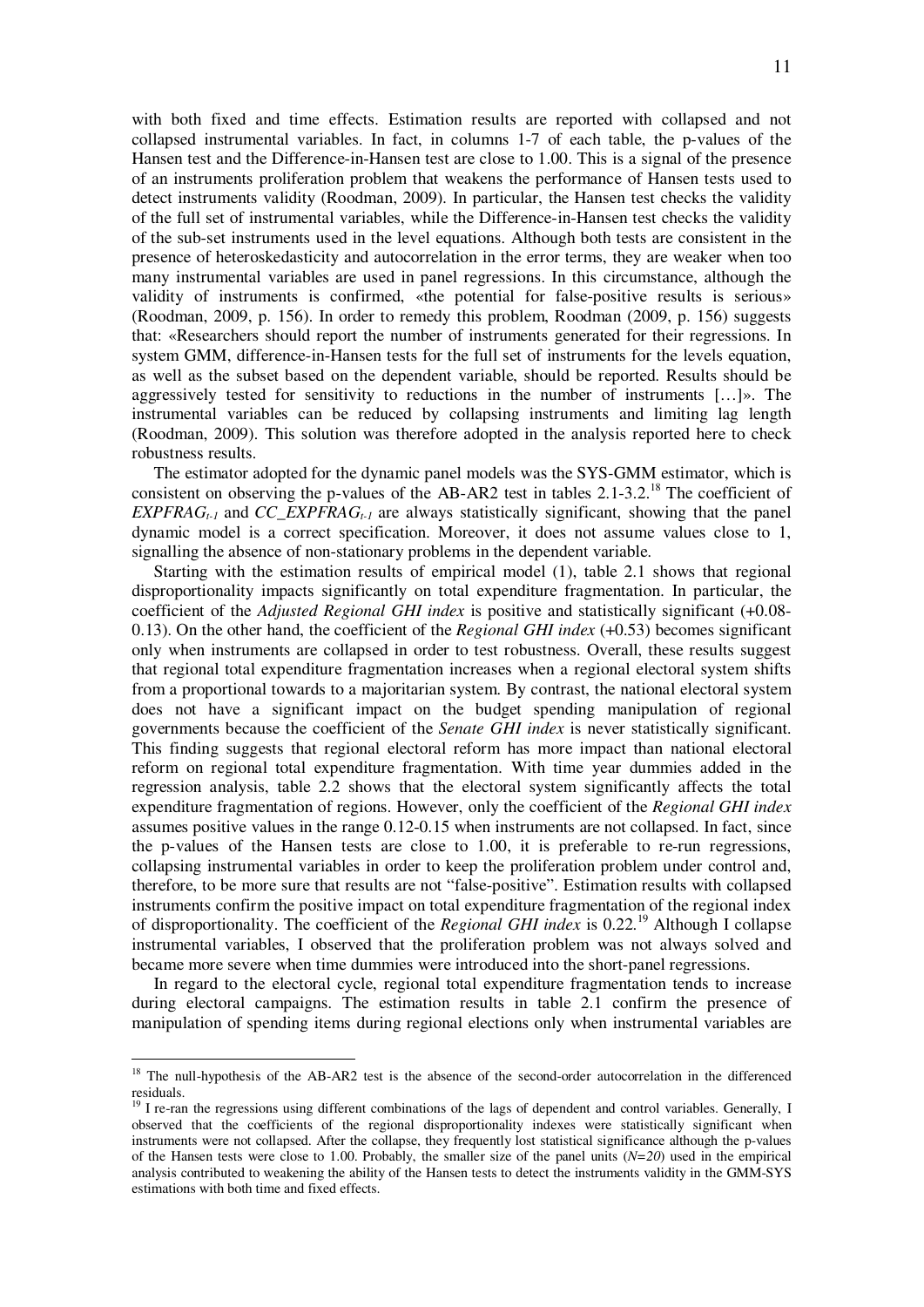collapsed. In particular, the degree of regional spending items manipulation is 6-7% in preelectoral years. With time dummies added in the panel regressions, the coefficients of *ELECTION* and *PRELECTION* are not statistically significant. Probably, time dummies remove the effects of the electoral cycle on total expenditure fragmentation. It is therefore not possible to draw any robust conclusion in this regard.

Some categories of expenditure included in the *EXPFRAG* index do not even represent government spending or are not strictly targetable, and therefore directly manipulable, by regional governments. For this reason, I refined the empirical analysis by testing model (2) relative to the impact of electoral rules and the electoral cycle on the expenditure fragmentation of current and capital spending (i.e., on *CC\_EXPFRAG*). This kind of analysis could add information on the category of public expenditure in which political competition is engaged. If current expenditure represents the larger part over time, a decrease in the *CC\_EXPFRAG* index by electoral competition could imply that regional governments compete much more on current than on capital expenditure. This involves that current spending could be more visible to voters.

Tables 3.1 and 3.2 summarize the estimation results. Table 3.1 shows a significant increase in capital and current expenditure fragmentation when the national electoral system moves towards a mixed electoral system. The coefficient of the *Senate GHI index* is positive and statistically significant (+0.15-0.16). This result shows that the allocation of resources between current and capital spending items seems to be more sensitive to national electoral system changes. However, this result is not robust because the coefficient associated with the *Senate GHI index* lost significance when instrumental variables are collapsed. The inclusion of time dummies in panel regressions (see Tab. 3.2) does not subvert the results on the positive impact of a mixed electoral system on expenditure fragmentation. As regards the coefficients associated with the *Senate GHI index* (+0.11-0.18) and the *Adjusted Regional GHI index* (+0.13-0.17), these are positive and statistically significant in the case of collapsed and non-collapsed instrumental variables.<sup>20</sup>

In regard to the electoral cycle, table 3.1 shows a significant concentration of expenditure before elections (-0.08-0.10). For Italian regions, this involves an increase in current spending to the detriment of capital spending before elections. Although contrary to previous evidence on total expenditure fragmentation*,* this result does not contradict it. In fact, it suggests the presence of a strategy in the manipulation of budget spending items by regional governments. This result, although interesting, is not robust when the instruments are collapsed, as well as when time effects are included in the panel regressions (see Tab. 3.2).

As regards the demographic control variables, an increase in *POP* leads to a concentration of resources in a few spending categories (Tabs. 3.1-3.2). An increase in the size of the population is reflected in a higher demand for public goods and services. To satisfy this demand, regional governments subtract resources allocated to other spending programmes (see Tabs. 3.1-3.2). The age structure of the population significantly affects both kinds of expenditure fragmentation. When the share of elderly and young people increases in the population, regions tend to redistribute more spending in their favour in order to satisfy their demand for public services. An opposite and significant effect for young people on *CC\_EXPFRAG* is only found when the instruments are collapsed and time dummies are not included in the regressions (see Tab. 3.1). On the side of the economic control variables, intergovernmental transfers (*GRANTS*) produces a significant increase in budget resources towards current expenditure in Italian regions. Local governments have low tax autonomy in Italy and transfers from the central government are resources of fundamental importance for financing this kind of expenditure. Finally, *GDP* has a significant negative impact on *CC\_EXPFRAG*. An increase in *GDP* produces an increase in the public revenues of regional governments which is likely to be employed for funding current expenditure.

<sup>&</sup>lt;sup>20</sup> However, using different combinations of instrumental variables, I observe that statistical significance of the coefficient of the *Senate GHI index* is more robust than the coefficient of the *Adjusted Regional GHI index*.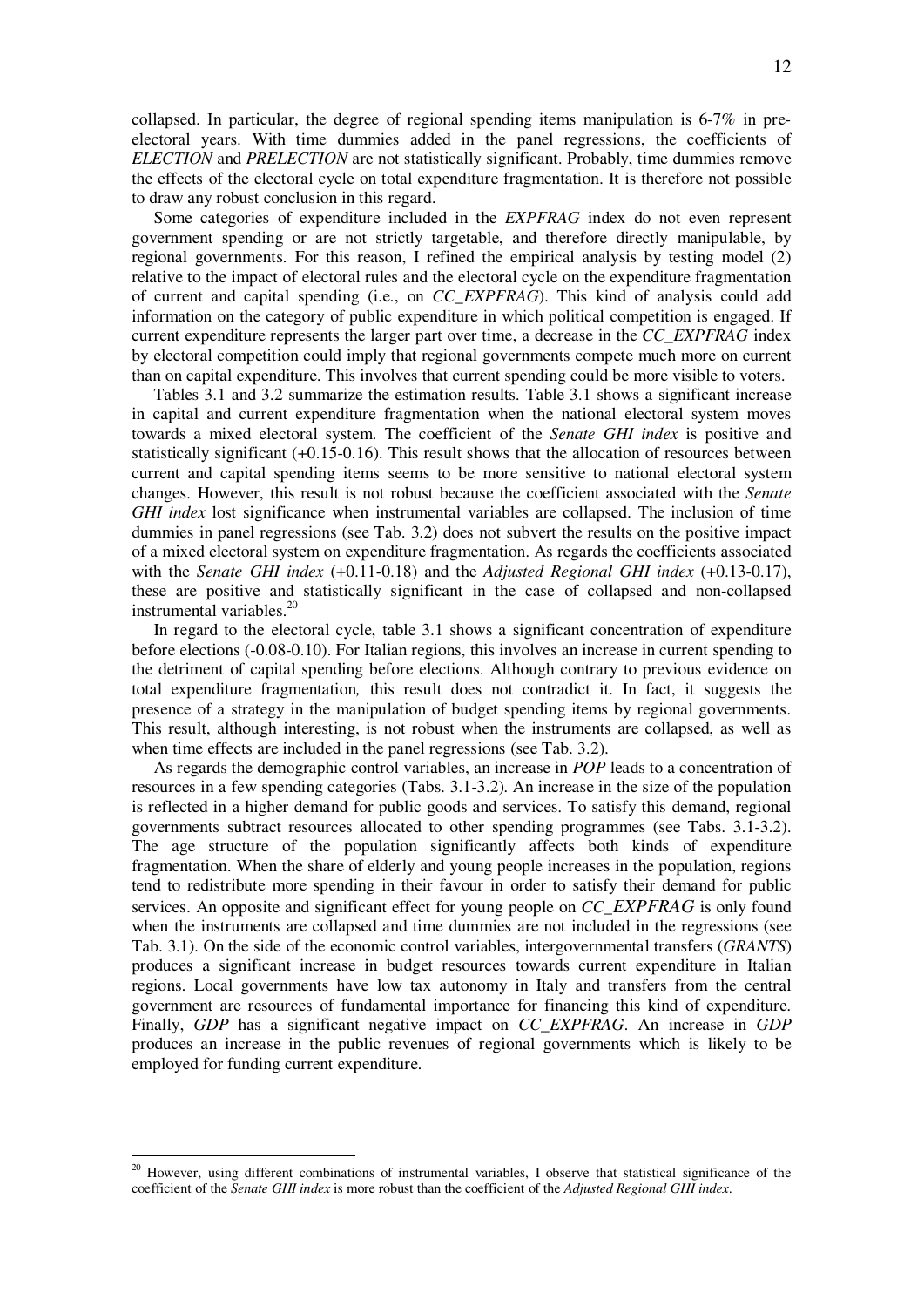| Senato GHI index                   | 0.06           |                |                | 0.05                 | 0.06                  | 0.02           |                      |                | 0.02           | 0.03                 |
|------------------------------------|----------------|----------------|----------------|----------------------|-----------------------|----------------|----------------------|----------------|----------------|----------------------|
|                                    | $(-0.97)$      |                |                | (0.91)               | (0.97)                | (0.35)         |                      |                | (0.24)         | (0.40)               |
| Region GHI index                   |                | 0.25           |                | 0.24                 |                       |                | $0.53***$            |                | $0.53$ **      |                      |
|                                    |                | (1.40)         |                | (1.45)               |                       |                | (2.14)               |                | (2.18)         |                      |
| Adjusted GHI index                 |                |                | $0.08*$        |                      | $0.08*$               |                |                      | $0.13***$      |                | $0.13***$            |
|                                    |                |                | (1.69)         |                      | (1.75)                |                |                      | (2.87)         |                | (2.82)               |
| POP                                | $-0.08***$     | $-0.10***$     | $-0.12***$     | $-0.09$ <sup>*</sup> | $-0.10$ <sup>**</sup> | $-0.10$ **     | $-0.11$ <sup>*</sup> | $-0.14**$      | $-0.11$        | $-0.13$ <sup>*</sup> |
|                                    | $(-1.99)$      | $(-2.64)$      | $(-2.89)$      | $(-1.86)$            | $(-2.14)$             | $(-2.53)$      | $(-1.65)$            | $(-2.04)$      | $(-1.50)$      | $(-1.89)$            |
| % POP 0-15                         | $-0.50$        | $-0.46$        | $-0.52$        | $-0.46$              | $-0.52$               | $-0.43$        | $-0.31$              | $-0.40$        | $-0.30$        | $-0.37$              |
|                                    | $(-1.08)$      | $(-0.88)$      | $(-1.06)$      | $(-0.88)$            | $(-1.05)$             | $(-1.28)$      | $(-0.73)$            | $(-0.98)$      | $(-0.70)$      | $(-0.94)$            |
| % POP $\geq 65$                    | $-0.71$ **     | $-1.08***$     | $-1.04***$     | $-1.17***$           | $-1.15***$            | $-0.68$        | $-1.71***$           | $-1.41***$     | $-1.73***$     | $-1.46$ **           |
|                                    | $(-2.12)$      | $(-3.28)$      | $(-2.77)$      | $(-3.03)$            | $(-2.69)$             | $(-1.81)$      | $(-2.96)$            | $(-2.67)$      | $(-2.78)$      | $(-2.49)$            |
| <b>GDP</b>                         | 0.08           | 0.16           | 0.17           | 0.19                 | 0.20                  | 0.13           | 0.38                 | 0.37           | 0.393          | 0.39                 |
|                                    | (0.27)         | (0.48)         | (0.51)         | (0.54)               | (0.59)                | (0.48)         | (1.12)               | (1.21)         | (1.11)         | (1.23)               |
| <b>GRANTS</b>                      | $-0.02$        | 0.02           | 0.01           | 0.01                 | $-0.005$              | $-0.02$        | 0.07                 | 0.03           | 0.06           | 0.03                 |
|                                    | $-0.33$        | (0.40)         | (0.10)         | (0.21)               | $(-0.09)$             | $(-0.33)$      | (1.10)               | (0.52)         | (1.05)         | (0.43)               |
| <b>ELECTION</b>                    | 0.05           | 0.03           | 0.04           | 0.03                 | 0.03                  | $0.06^{**}$    | $-0.001$             | 0.02           | $-0.003$       | 0.02                 |
|                                    | (1.51)         | (0.85)         | (1.02)         | (0.68)               | (0.81)                | (2.25)         | $(-0.03)$            | (0.75)         | $(-0.07)$      | (0.58)               |
| PRE-ELECTION                       | 0.03           | 0.06           | 0.05           | 0.05                 | 0.04                  | 0.03           | $0.07^{*}$           | 0.06           | $0.07^{*}$     | $0.06*$              |
|                                    | (0.96)         | (1.23)         | (1.24)         | $(1.22)$<br>0.30***  | $(1.22)$<br>0.28***   | (1.22)         | (1.73)               | (1.74)         | (1.83)         | (1.83)               |
| $EXPFRAG_{t-1}$                    | $0.33***$      | $0.29***$      | $0.28***$      |                      |                       | $0.30***$      | $0.26***$            | $0.24^{**}$    | $0.26***$      | $0.24$ **            |
|                                    | (3.20)         | (2.98)         | (2.91)         | (3.02)               | (2.96)                | (3.19)         | (2.69)               | (2.43)         | (2.68)         | (2.45)               |
| constant                           | 3.33           | 3.43           | 3.87           | 3.13                 | 3.52                  | 2.94           | 2.12                 | 2.66           | 1.94           | 2.33                 |
|                                    | (0.77)         | (0.71)         | (0.84)         | (0.66)               | (0.78)                | (0.90)         | (0.51)               | (0.73)         | (0.47)         | (0.65)               |
| Wald $\chi^2$                      | 0.000          | 0.000          | 0.000          | 0.000                | 0.000                 | 63.98***       | 74.85***             | $81.31***$     | $76.63***$     | $124.16***$          |
| AB-AR1 test                        | 0.007          | 0.006          | 0.006          | 0.007                | 0.007                 | 0.009          | 0.012                | 0.009          | 0.013          | 0.010                |
| AB-AR2 test                        | 0.568          | 0.482          | 0.459          | 0.421                | 0.385                 | 0.551          | 0.296                | 0.265          | 0.285          | 0.238                |
| Hansen J test                      | 1.000          | 1.000          | 1.000          | 1.000                | 1.000                 | 0.472          | 0.442                | 0.482          | 0.378          | 0.399                |
| Diff-in-Hansen test <sup>(a)</sup> | 1.000          | 1.000          | 1.000          | 1.000                | 1.000                 | 1.000          | 0.426                | 1.000          | 0.920          | 0.340                |
| Diff-in-Hansen test <sup>(b)</sup> | 1.000          | 1.000          | 1.000          | 1.000                | 1.000                 | 1.000          | 1.000                | 1.000          | 0.670          | 1.000                |
| Instruments Nr.                    | 60             | 60             | 60             | 60                   | 60                    | 24             | 24                   | 24             | 24             | 24                   |
| Instr. collapsed                   | n <sub>O</sub> | n <sub>O</sub> | n <sub>O</sub> | n <sub>o</sub>       | n <sub>O</sub>        | yes            | yes                  | yes            | yes            | yes                  |
| Time-effects                       | n <sub>O</sub> | n <sub>O</sub> | n <sub>O</sub> | n <sub>O</sub>       | n <sub>O</sub>        | n <sub>O</sub> | n <sub>O</sub>       | n <sub>O</sub> | n <sub>O</sub> | n <sub>o</sub>       |

Tab. 2.1 Dynamic estimation results on the impact of the electoral system and election on total expenditure fragmentation

Note: EXPFRAG is the dependent variable; Fixed effects are included in all regressions; coefficient significant at level \*\*\* 1%, \*\* 5%, \*10%; z-value in parenthesis; results of the tests are reported in p-value. Instruments for first differences equation: EXPFRAG<sub>t-2</sub>; Instruments for levels equation:  $\Delta$ EXPFRAG<sub>t-1</sub>, POP<sub>t-1</sub>, GDP<sub>t-1</sub>, constant, time dummies. Observations Nr. 366; Groups Nr. 19. <sup>(a)</sup> Exogeneity test for the su of instruments for level equation. (b) Exogeneity test for the sub-set of instruments based on the dependent variable.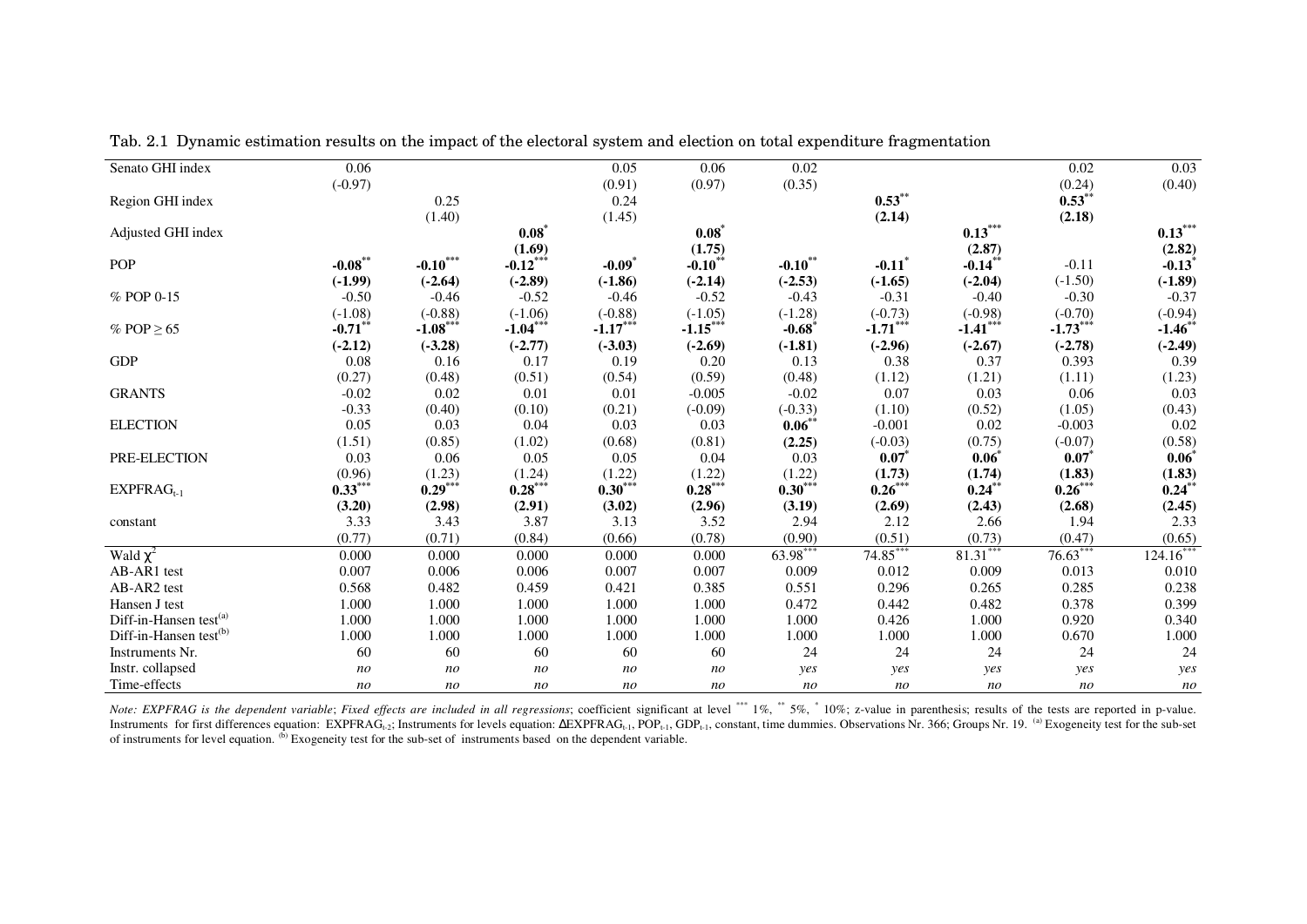| Senate GHI index                   | $-0.02$   |           |            | 0.16                 | 0.18                 | $-0.07$   |           |                   | 0.59      | 0.53                |
|------------------------------------|-----------|-----------|------------|----------------------|----------------------|-----------|-----------|-------------------|-----------|---------------------|
|                                    | $(-0.11)$ |           |            | (0.93)               | (0.95)               | $(-0.20)$ |           |                   | (1.26)    | (1.14)              |
| Regional GHI index                 |           | $0.12^*$  |            | $0.15$ <sup>**</sup> |                      |           | 0.09      |                   | $0.22^*$  |                     |
|                                    |           | (1.83)    |            | (2.31)               |                      |           | (1.30)    |                   | (1.71)    |                     |
| Adj. Regional GHI index            |           |           | 0.18       |                      | 0.17                 |           |           | 0.10              |           | 0.13                |
|                                    |           |           | (1.38)     |                      | (1.34)               |           |           | (0.75)            |           | (0.94)              |
| POP                                | $-0.12$   | $-0.13**$ | $-0.15$ ** | $-0.08$              | $-0.09$              | $-0.11$   | $-0.10$   | $-0.10^{\degree}$ | 0.08      | 0.06                |
|                                    | $(-1.32)$ | $(-2.07)$ | $(-2.25)$  | $(-0.79)$            | $(-0.89)$            | $(-0.80)$ | $(-1.49)$ | $(-1.65)$         | (0.47)    | (0.35)              |
| % POP 0-15                         | $-0.62$   | $-0.81$   | $-1.00$    | $-1.47$              | $-1.72$ <sup>*</sup> | $-0.25$   | $-0.66$   | $-0.67$           | $-3.19$   | $-2.93$             |
|                                    | $(-0.76)$ | $(-1.09)$ | $(-1.26)$  | $(-1.58)$            | $(-1.66)$            | $(-0.21)$ | $(-0.81)$ | $(-0.91)$         | $(-1.63)$ | $(-1.59)$           |
| % POP $\geq 65$                    | $-0.65$   | $-0.86$   | $-1.11$    | $-1.18$ <sup>*</sup> | $-1.43$              | $-0.36$   | $-0.67$   | $-0.71$           | $-1.97$   | $-1.80$             |
|                                    | $(-1.04)$ | $(-1.26)$ | $(-1.44)$  | $(-1.76)$            | $(-1.87)$            | $(-0.52)$ | $(-0.85)$ | $(-0.97)$         | $(-1.79)$ | $(-1.91)$           |
| <b>GDP</b>                         | 0.07      | $-0.01$   | $-0.06$    | $-0.34$              | $-0.43$              | 0.15      | $-0.03$   | $-0.04$           | $-1.28$   | $-1.15$             |
|                                    | (0.18)    | $(-0.05)$ | $(-0.25)$  | $(-0.73)$            | $(-0.89)$            | (0.24)    | $(-0.12)$ | $(-0.18)$         | $(-1.30)$ | $(-1.24)$           |
| <b>GRANTS</b>                      | $-0.13$   | $-0.14$   | $-0.12$    | $-0.14$              | $-0.11$              | $-0.08$   | $-0.10$   | $-0.07$           | $-0.08$   | $-0.04$             |
|                                    | $(-1.25)$ | $(-1.45)$ | $(-1.36)$  | $(-1.43)$            | $(-1.26)$            | $(-0.66)$ | $(-0.81)$ | $(-0.71)$         | $(-0.74)$ | $(-0.40)$           |
| <b>ELECTION</b>                    | 0.12      | 0.17      | 0.02       | 0.16                 | $-0.01$              | $-0.004$  | 0.07      | $-0.06$           | 0.02      | $-0.09$             |
|                                    | (0.96)    | (1.17)    | (0.14)     | (1.30)               | $(-0.06)$            | $(-0.02)$ | (0.37)    | $(-0.37)$         | (0.11)    | $(-0.38)$           |
| PRE-ELECTION                       | 0.03      | 0.12      | 0.08       | 0.12                 | 0.08                 | $-0.16$   | $-0.03$   | $-0.08$           | 0.09      | 0.03                |
|                                    | (0.17)    | (0.63)    | (0.45)     | (0.66)               | (0.43)               | $(-0.59)$ | $(-0.12)$ | $(-0.37)$         | (0.31)    | $(0.13)$<br>0.52*** |
| $EXPFRAG_{t-1}$                    | $0.47***$ | $0.45***$ | $0.44***$  | $0.44***$            | $0.43***$            | $0.54***$ | $0.52***$ | $0.55***$         | $0.51***$ |                     |
|                                    | (3.15)    | (3.12)    | (2.94)     | (3.24)               | (3.07)               | (3.46)    | (3.73)    | (4.18)            | (5.49)    | (5.18)              |
| constant                           | 5.27      | 7.01      | 8.73       | 11.73                | 13.81                | 2.49      | 5.72      | 5.80              | 24.07     | 21.92               |
|                                    | (0.80)    | (1.09)    | (1.21)     | (1.55)               | (1.62)               | (0.29)    | (0.80)    | (0.88)            | (1.65)    | (1.62)              |
| Wald $\chi^2$                      | 0.000     | 0.000     | 0.000      | 0.000                | 0.000                | 0.000     | 0.000     | 0.000             | 0.000     | 0.000               |
| AB-AR1 test                        | 0.001     | 0.001     | 0.001      | 0.002                | 0.002                | 0.002     | 0.001     | 0.002             | 0.007     | 0.007               |
| AB-AR2 test                        | 0.712     | 0.624     | 0.591      | 0.500                | 0.474                | 0.520     | 0.607     | 0.400             | 0.520     | 0.552               |
| Hansen J test                      | 1.000     | 1.000     | 1.000      | 1.000                | 1.000                | 0.999     | 1.000     | 1.000             | 0.997     | 0.830               |
| Diff-in-Hansen test <sup>(a)</sup> | 1.000     | 1.000     | 1.000      | 1.000                | 1.000                | 0.892     | 1.000     | 1.000             | 0.935     | 0.542               |
| Diff-in-Hansen test <sup>(b)</sup> | 1.000     | 1.000     | 1.000      | 1.000                | 1.000                | 0.991     | 1.000     | 1.000             | 0.997     | 0.830               |
| Instruments Nr.                    | 62        | 62        | 62         | 62                   | 62                   | 32        | 32        | 32                | 32        | 32                  |
| Instr. collapsed                   | no        | no        | no         | no                   | no                   | yes       | yes       | yes               | yes       | yes                 |
| Time-effects                       | yes       | yes       | yes        | yes                  | yes                  | yes       | yes       | <i>ves</i>        | yes       | yes                 |

Tab. 2.2 Dynamic estimation results on the impact of electoral system and election on the total expenditure fragmentation

Note: EXPFRAG is the dependent variable; Fixed effects are included in all regressions; coefficient significant at level \*\*\*1%, \*\*5%, \*10%; z-value in parentheses; results of the tests are reported in p-values. Instruments for first differences equation: EXPFRAGt-2; instruments for levels equation: ΔEXPFRAG<sub>t-1</sub>, Region GHI index<sub>t</sub> (Adj. Region GHI index<sub>t</sub> for estimations in columns 4, 6, 9, 11), POP<sub>t-3, …</sub>,t-8, OLD<sub>t-3,…</sub>,t YOUNG<sub>t-3,…,t-8</sub>, GDP<sub>t-3,…,t-8</sub>, GRANTS<sub>t-2,…,t-7</sub>, constant. Observations Nr. 223; Groups Nr. 18. <sup>(a)</sup> Exogeneity test for the sub-set of instruments for level equation. <sup>(b)</sup> Exogeneity test for the sub-set of instrum based on the dependent variable.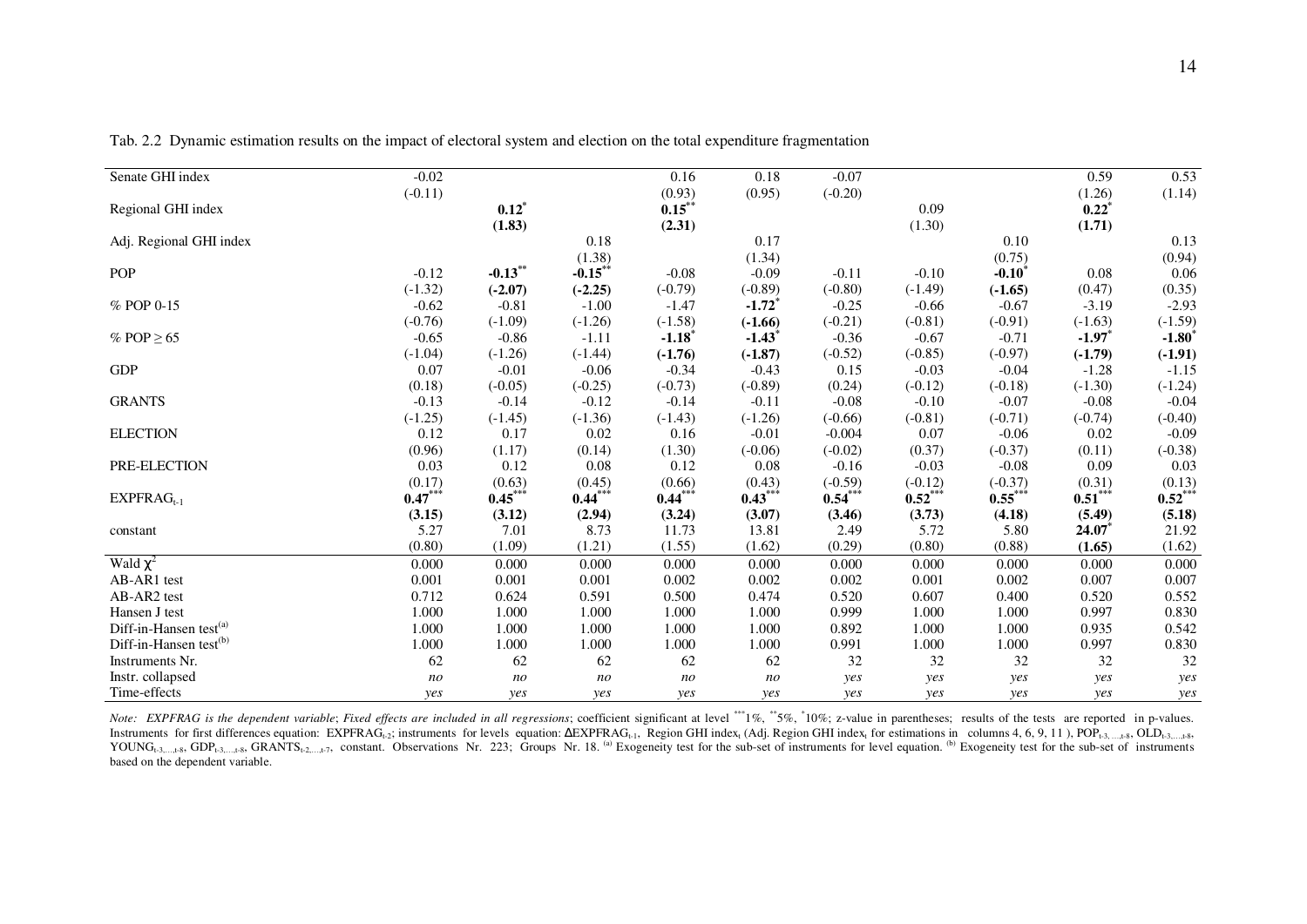| Senato GHI index                   | 0.16              |                |                | $0.15^*$             | $0.15$ **            | 0.06           |                     |                | 0.06       | 0.06           |
|------------------------------------|-------------------|----------------|----------------|----------------------|----------------------|----------------|---------------------|----------------|------------|----------------|
|                                    | (2.00)            |                |                | (1.94)               | (1.98)               | (0.84)         |                     |                | (0.83)     | (0.82)         |
| Region GHI index                   |                   | 0.11           |                | 0.07                 |                      |                | 0.03                |                | 0.03       |                |
|                                    |                   | (0.97)         |                | (0.67)               |                      |                | (0.15)              |                | (0.14)     |                |
| Adjusted GHI index                 |                   |                | 0.10           |                      | 0.09                 |                |                     | 0.07           |            | 0.07           |
|                                    |                   |                | (1.52)         |                      | (1.47)               |                |                     | (1.21)         |            | (1.25)         |
| <b>POP</b>                         | $-0.08$           | $-0.13***$     | $-0.15***$     | $-0.08$ <sup>*</sup> | $-0.10$ **           | $-0.17***$     | $-0.19***$          | $-0.21***$     | $-0.17***$ | $-0.19***$     |
|                                    | $(-1.73)$         | $(-2.93)$      | $(-3.90)$      | $(-1.85)$            | $(-2.56)$            | $(-2.61)$      | $(-3.15)$           | $(-3.69)$      | $(-2.65)$  | $(-2.89)$      |
| % POP 0-15                         | 0.37              | 0.44           | 0.50           | 0.37                 | 0.44                 | 1.24           | $1.29$ <sup>*</sup> | 1.46           | $1.25^*$   | $1.42**$       |
|                                    | (0.65)            | (0.74)         | (0.94)         | (0.66)               | (0.83)               | (1.91)         | (1.90)              | (2.19)         | (1.92)     | (2.19)         |
| % POP $\geq 65$                    | $-0.005$          | 0.10           | $-0.20$        | $-0.13$              | $-0.46$              | 0.65           | 0.72                | 0.45           | 0.60       | 0.33           |
|                                    | $(-0.01)$         | (0.21)         | $(-0.31)$      | $(-0.30)$            | $(-0.74)$            | (1.39)         | (1.04)              | (0.69)         | (1.04)     | (0.57)         |
| <b>GDP</b>                         | 0.12              | 0.09           | 0.22           | 0.14                 | 0.27                 | 0.26           | 0.25                | 0.39           | 0.27       | 0.42           |
|                                    | (0.59)            | (0.48)         | (1.09)         | (0.71)               | (1.29)               | (0.84)         | (0.72)              | (1.00)         | (0.78)     | (1.05)         |
| <b>GRANTS</b>                      | $-0.21***$        | $-0.17***$     | $-0.15***$     | $-0.20***$           | $-0.18***$           | $-0.16***$     | $-0.14***$          | $-0.12$ **     | $-0.15***$ | $-0.13***$     |
|                                    | $(-2.93)$         | $(-2.68)$      | $(-2.68)$      | $(-2.78)$            | $(-2.71)$            | $(-2.84)$      | $(-2.43)$           | $(-2.16)$      | $(-2.53)$  | $(-2.28)$      |
| <b>ELECTION</b>                    | 0.002             | 0.01           | $-0.01$        | $-0.004$             | $-0.02$              | $-0.01$        | $-0.01$             | $-0.03$        | $-0.02$    | $-0.04$        |
|                                    | (0.04)            | (0.13)         | $(-0.27)$      | $(-0.08)$            | $(-0.55)$            | $(-0.29)$      | $(-0.24)$           | $(-0.69)$      | $(-0.43)$  | $(-0.85)$      |
| PRE-ELECTION                       | $-0.10^{\degree}$ | $-0.07$        | $-0.05$        | $-0.09$ <sup>*</sup> | $-0.08$              | $-0.05$        | $-0.03$             | $-0.02$        | $-0.04$    | $-0.03$        |
|                                    | $(-2.08)$         | $(-1.28)$      | $(-1.12)$      | $(-1.84)$            |                      | $(-1.05)$      | $(-0.68)$           | $(-0.37)$      | $(-0.86)$  | $(-0.57)$      |
| $CC$ _EXPFRA $G$ <sub>t-1</sub>    | $0.75***$         | $0.72***$      | $0.70***$      | $0.75***$            | $(-1.68)$<br>0.73*** | $0.52***$      | $0.49***$           | $0.46***$      | $0.52***$  | $0.48***$      |
|                                    | (6.25)            | (5.98)         | (6.15)         | (6.18)               | (6.32)               | (3.45)         | (3.21)              | (3.23)         | (3.47)     | (3.40)         |
| constant                           | $-0.31$           | 0.16           | $-0.20$        | $-0.28$              | $-0.59$              | $-4.93$        | $-4.83$             | $-5.91$        | $-5.00$    | $-6.09$        |
|                                    | $(-0.08)$         | (0.04)         | $(-0.06)$      | $(-0.07)$            | $(-0.17)$            | $(-1.00)$      | $(-0.99)$           | $(-1.18)$      | $(-1.00)$  | $(-1.18)$      |
| Wald $\chi^2$                      | 0.000             | 0.000          | 0.000          | 0.000                | 0.000                | 0.000          | 0.000               | 0.000          | 0.000      | 0.000          |
| AB-AR1 test                        | 0.001             | 0.001          | 0.001          | 0.001                | 0.001                | 0.012          | 0.013               | 0.015          | 0.012      | 0.015          |
| AB-AR2 test                        | 0.896             | 0.993          | 0.977          | 0.912                | 0.911                | 0.881          | 0.905               | 0.887          | 0.886      | 0.873          |
| Hansen J test                      | 1.000             | 1.000          | 1.000          | 1.000                | 1.000                | 0.297          | 0.383               | 0.582          | 0.330      | 0.522          |
| Diff-in-Hansen test <sup>(a)</sup> | 1.000             | 1.000          | 1.000          | 1.000                | 1.000                | 0.043          | 0.672               | 0.248          | 0.581      | 0.296          |
| Diff-in-Hansen test <sup>(b)</sup> | 1.000             | 1.000          | 1.000          | 1.000                | 1.000                | 0.211          | 0.812               | 0.658          | 0.446      | 0.772          |
| Instruments Nr.                    | 58                | 58             | 58             | 58                   | 58                   | 24             | 24                  | 24             | 24         | 24             |
| Instr. collapsed                   | n <sub>O</sub>    | n <sub>O</sub> | no             | n <sub>O</sub>       | n <sub>o</sub>       | yes            | yes                 | yes            | yes        | yes            |
| Time effects                       | n <sub>O</sub>    | n <sub>O</sub> | n <sub>O</sub> | n <sub>O</sub>       | n <sub>O</sub>       | n <sub>O</sub> | no                  | n <sub>O</sub> | no         | n <sub>O</sub> |

Tab. 3.1 Dynamic estimation results on the impact of electoral system and election on current and capital expenditure fragmentation

Note: CC\_EXPFRAG is the dependent variable; Fixed effects are included in all regressions; coefficient significant at level \*\*\* 1%, \*\* 5%, \*10%; z-value in parenthesis; results of the tests are reported in p-value. Instruments for first differences equation: CC\_EXPFRAG<sub>t-3</sub>; instruments for levels equation: ∆CC\_EXPFRAG<sub>t-2</sub>, POP<sub>t-1</sub>, GDP<sub>t-1</sub>, constant, time dummies. Observations Nr. 366; Groups Nr. 19. <sup>(a)</sup> Exogeneity test for the sub-set of instruments for level equation.  $^{(b)}$ Exogeneity test for the sub-set of instruments based on the dependent variable.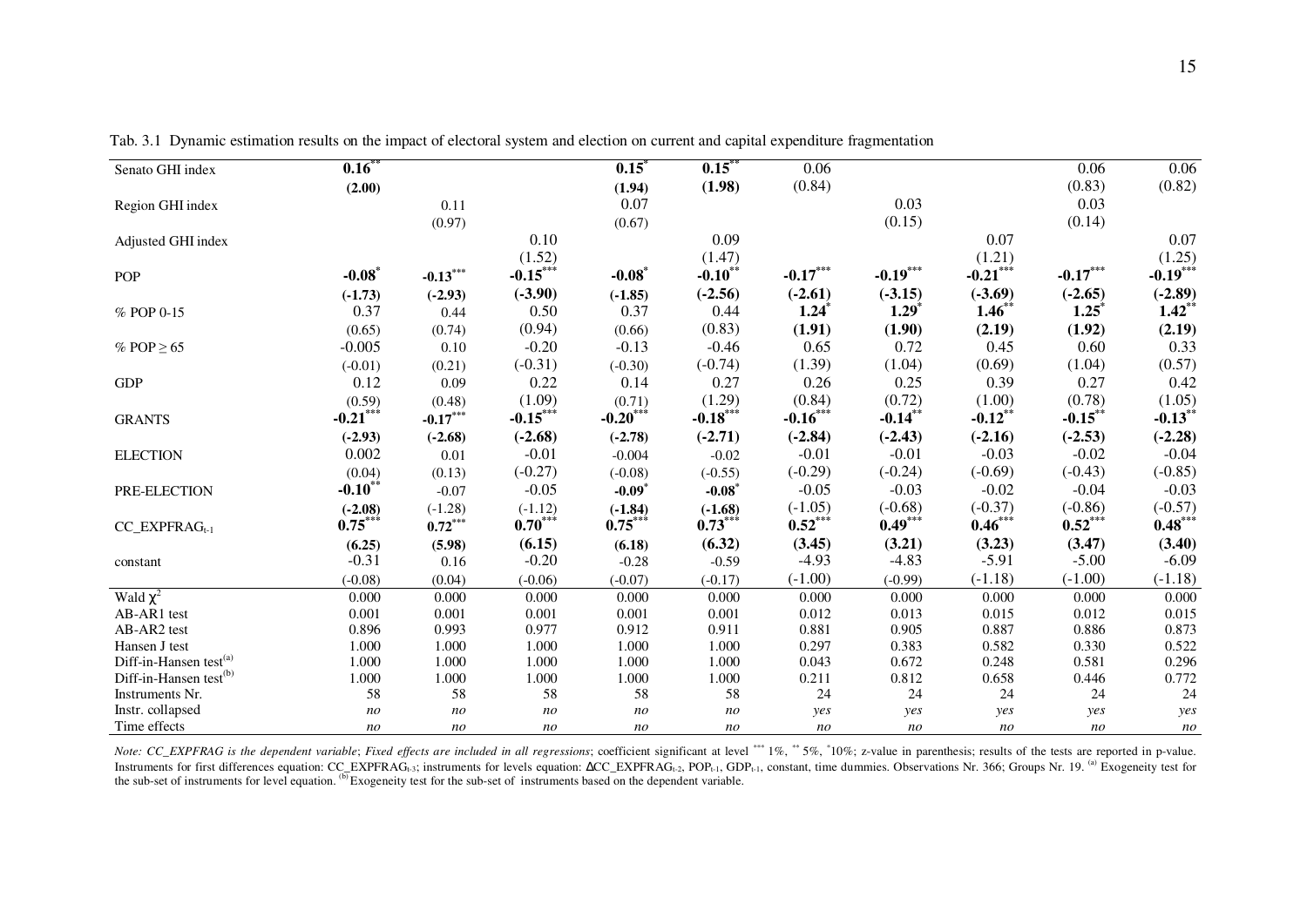| Senato GHI index                   | $0.17$ **      |                       |                | 0.18                 | 0.05           | 0.08       |            |              | $0.11$ <sup>*</sup> | 0.02                 |
|------------------------------------|----------------|-----------------------|----------------|----------------------|----------------|------------|------------|--------------|---------------------|----------------------|
|                                    | (2.20)         |                       |                | (2.46)               | (0.72)         | (1.43)     |            |              | (1.68)              | (0.23)               |
| Region GHI index                   |                | $-0.01$               |                | 0.06                 |                |            | 0.06       |              | $0.10\,$            |                      |
|                                    |                | $(-0.06)$             |                | (0.66)               |                |            | (0.59)     |              | (0.90)              |                      |
| Adjusted GHI index                 |                |                       | $0.15^*$       |                      | $0.13*$        |            |            | $0.17***$    |                     | $0.17***$            |
|                                    |                |                       | (1.88)         |                      | (1.73)         |            |            | (1.99)       |                     | (2.04)               |
| <b>POP</b>                         | $-0.05$        | $-0.10**$             | $-0.06$ **     | $-0.05$              | $-0.05$        | $-0.02$    | $-0.05$    | $-0.06$      | $-0.02$             | $-0.06$              |
|                                    | $(-1.26)$      | $(-2.35)$             | $(-1.96)$      | $(-1.17)$            | $(-1.58)$      | $(-0.64)$  | $(-1.57)$  | $(-1.26)$    | $(-0.64)$           | $(-0.98)$            |
| % POP 0-15                         | $-1.41***$     | $-0.70^*$             | $-0.41$        | $-1.52***$           | $-0.64$        | $-0.74$ ** | $-0.41$    | $-0.61$      | $-0.97***$          | $-0.68$              |
|                                    | $(-2.65)$      | $(-1.86)$             | $(-1.12)$      | $(-3.18)$            | $(-1.30)$      | $(-2.08)$  | $(-1.69)$  | $(-1.12)$    | $(-2.67)$           | $(-1.49)$            |
| % POP $\geq 65$                    | $-1.41***$     | $-1.03$ <sup>**</sup> | $-0.72$ **     | $-1.52***$           | $-0.85$ **     | $-0.75$ ** | $-0.63$ ** | $-0.87$      | $-0.98***$          | $-0.91$ <sup>*</sup> |
|                                    | $(-3.04)$      | $(-2.43)$             | $(-2.54)$      | $(-3.59)$            | $(-2.34)$      | $(-2.40)$  | $(-2.01)$  | $(-1.60)$    | $(-2.94)$           | $(-1.92)$            |
| <b>GDP</b>                         | $-0.55***$     | $-0.20$               | $-0.24$ **     | $-0.60***$           | $-0.35$        | $-0.39$ ** | $-0.22$ ** | $-0.30^*$    | $-0.49**$           | $-0.34$ **           |
|                                    | $(-2.61)$      | $(-1.86)$             | $(-2.20)$      | $(-3.20)$            | $(-1.95)$      | $(-2.33)$  | $(-2.41)$  | $(-1.83)$    | $(-2.47)$           | $(-2.19)$            |
| <b>GRANTS</b>                      | $-0.13$        | $-0.13$ <sup>*</sup>  | 0.01           | $-0.13$ <sup>*</sup> | 0.003          | $-0.02$    | $-0.02$    | $-0.0002$    | $-0.03$             | $-0.0005$            |
|                                    | $(-1.82)$      | $(-1.77)$             | (0.11)         | $(-1.90)$            | (0.04)         | $(-0.36)$  | $(-0.49)$  | $(1 - 0.00)$ | $(-0.62)$           | $(-0.01)$            |
| <b>ELECTION</b>                    | $-0.03$        | 0.004                 | 0.18           | 0.01                 | 0.14           | 0.02       | 0.12       | 0.28         | 0.12                | 0.25                 |
|                                    | $(-0.16)$      | (0.02)                | (1.38)         | (0.04)               | (0.86)         | (0.11)     | (0.53)     | (1.37)       | (0.50)              | (0.99)               |
| PRE-ELECTION                       | 0.11           | 0.13                  | 0.12           | 0.11                 | 0.08           | 0.03       | 0.08       | 0.25         | 0.03                | 0.24                 |
|                                    | (0.53)         | (0.68)                | (0.96)         | $(0.56)$<br>0.84***  | (0.64)         | (0.13)     | (0.27)     | (1.08)       | $(0.12)$<br>0.84*** | $(1.00)$<br>0.85***  |
| $CC$ _EXPFRA $G_{t-1}$             | $0.84***$      | $0.85***$             | $0.84***$      |                      | $0.84***$      | $0.85***$  | $0.85***$  | $0.86***$    |                     |                      |
|                                    | (14.49)        | (14.49)               | (14.29)        | (14.22)              | (14.5)         | (12.64)    | (11.29)    | (9.13)       | (10.07)             | (9.59)               |
| constant                           | $14.18***$     | $8.88***$             | $5.87***$      | $15.15***$           | $7.73^{\circ}$ | $8.05***$  | $5.75***$  | 7.32         | $10.19***$          | $7.91$ <sup>*</sup>  |
|                                    | (2.97)         | (2.32)                | (1.96)         | (3.60)               | (1.89)         | (2.38)     | (2.12)     | (1.37)       | (2.93)              | (1.84)               |
| Wald $\chi^2$                      | 0.000          | 0.000                 | 0.000          | 0.000                | 0.000          | 0.000      | 0.000      | 0.000        | 0.000               | 0.000                |
| AB-AR1 test                        | 0.000          | 0.001                 | 0.002          | 0.001                | 0.002          | 0.010      | 0.011      | 0.006        | 0.009               | 0.005                |
| AB-AR2 test                        | 0.424          | 0.439                 | 0.963          | 0.426                | 0.888          | 0.679      | 0.621      | 0.981        | 0.679               | 0.997                |
| Hansen J test                      | 1.000          | 1.000                 | 1.000          | 1.000                | 1.000          | 0.865      | 0.949      | 0.999        | 0.520               | 0.990                |
| Diff-in-Hansen test <sup>(a)</sup> | 1.000          | 1.000                 | 1.000          | 1.000                | 1.000          | 0.258      | 0.397      | 0.773        | 0.133               | 0.735                |
| Diff-in-Hansen test <sup>(b)</sup> | 1.000          | 1.000                 | 1.000          | 1.000                | 1.000          | 0.527      | 0.698      | 0.959        | 0.323               | 0.944                |
| Instruments Nr.                    | 63             | 63                    | 62             | 63                   | 62             | 33         | 33         | 33           | 33                  | 33                   |
| Instr. collapsed                   | n <sub>O</sub> | n <sub>O</sub>        | n <sub>O</sub> | n <sub>O</sub>       | n <sub>o</sub> | yes        | yes        | yes          | yes                 | yes                  |
| Time effects                       | ves            | ves                   | ves            | yes                  | ves            | ves        | ves        | ves          | yes                 | yes                  |

Tab. 3.2 Dynamic estimation results on the impact of electoral system and election on current and capital expenditure fragmentation

Note: CC\_EXPFRAG is the dependent variable; Fixed effects are included in all regressions; coefficient significant at level \*\*\* 1%, \*\* 5%, \*10%; z-value in parentheses; results of the tests are reported in p-values. Instruments for first differences equation: CC\_EXPFRAG<sub>t-3</sub>; Instruments for levels equation:  $ΔCC_EXPFRAG_{t-2}$ , Region GHI index<sub>t-1</sub>, Senate GHI index<sub>t-2</sub>, POP<sub>t-2, …,t-7</sub>, OLD<sub>t-1,…,t-6</sub>, YOUNG<sub>t-2,.…t-7</sub>, GDP<sub>t-2,…,t-7</sub> GRANTS<sub>t-2,…,t-7</sub>, constant. For estimations in columns 4, 6, 9, 11: instruments for first differences equation: CC\_EXPFRAG<sub>t-4</sub>; instruments for levels equation:  $\Delta$ CC\_EXPFRAG<sub>t-3</sub>, Adj. Reg.GHI index<sub>t-1</sub>, Senate GHI index<sub>t-1</sub>, POP<sub>t-2</sub>, 17, OLD<sub>t-2,, 1</sub>,7, YOUNG<sub>t-2</sub>, 17, GDP<sub>t-2</sub>, 17, GRANTS<sub>t-2</sub>, 17, constant. Observations Nr. 240; Groups Nr. 18.<sup>(a)</sup> Exogeneity test for the sub-set of instruments for level equation.<sup>(b)</sup> Exogenei the sub-set of instruments based on the dependent variable.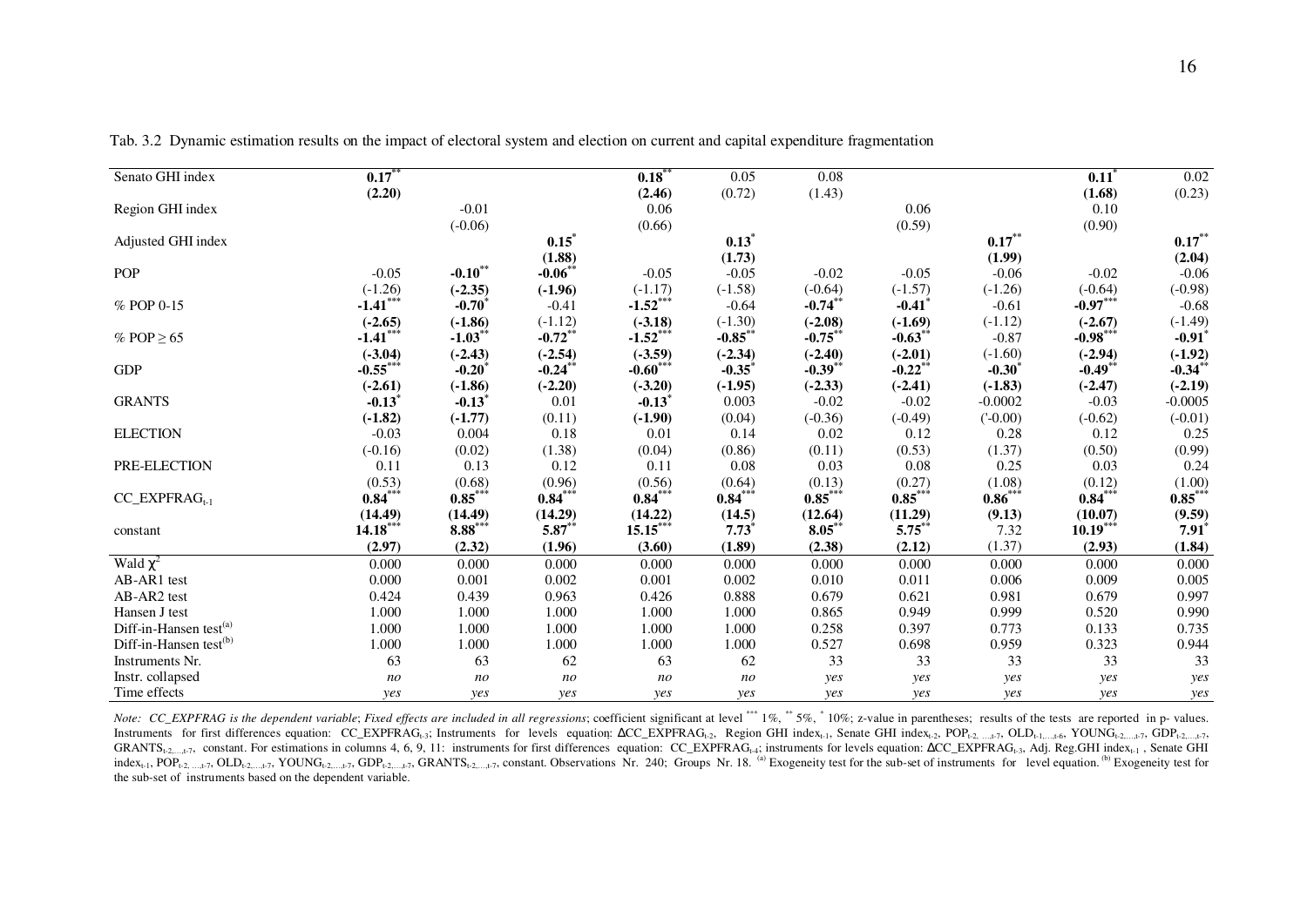#### **4. Conclusion**

In this paper I have estimated the degree of regional spending items manipulation by incumbent politicians under different electoral regimes and when elections are forthcoming. The degree of spending manipulation has been measured by the total expenditure fragmentation index.

Dynamic panel estimations have shown that when a regional electoral system moves towards a mixed electoral system, total public expenditure is more fragmented. The degree of regional spending items manipulation estimated in the dynamic panel analysis is on average 15%. This result confirms that the kind of fiscal policies implemented by incumbents may differ substantially under different electoral systems and be more fragmented under a mixed electoral system.

Further results have concerned the impact of the electoral cycle on the total expenditure fragmentation of Italian regions. During pre-election years, the total expenditure seems to be more fragmented among spending budget items. The degree of spending items manipulation is 6-7% before elections. However, this result is not particularly robust because it emerged only in the dynamic regression analysis and when time effects were not included. Probably, the introduction of time dummies removed the electoral cycle, so that identification of this effect was problematic in the empirical analysis.

I refined the empirical investigation by focusing on the fragmentation of current and capital expenditure. The estimation results confirm previous findings on the positive impact of a mixed electoral system on expenditure fragmentation. On the side of the electoral cycle, the results provide weak evidence in favour of expenditure concentration. This evidence suggests that regional governments could engage in electoral competition by manipulating current expenditure.

Summing up, for Italian regions, the panel analysis shows that regional governments manipulate spending budget items under different electoral rules. As regard the electoral cycle, I only observe weaker evidence in favour of more fragmentation in total public expenditure and more concentration on current expenditure before elections. The results on the electoral cycle, although opposite, are not contradictory because they are more likely due to a manipulation strategy engaged by incumbents on spending budget items. These aspects represent an original investigation, and I trust that these findings warrant further empirical investigation and discussion.

#### **Appendix**

Since the Hirschman-Herfindahl index (HHI) of fragmentation HHI-F is equal to (1-HHI) and HHI $\epsilon \begin{bmatrix} 1 \\ n \\ n \end{bmatrix}$ , 1  $\lfloor n' \rfloor$  $\overline{\phantom{a}}$ I  $\left[\begin{matrix}1\\1\\1\end{matrix}\right]$ , it

follows that HHI-F $\in \left[0, \frac{(n-1)}{n}\right]$  $\overline{\phantom{a}}$ L  $\int_{\Omega}$   $(n$ *n*  $\left[0, \frac{(n-1)}{n}\right]$ . Subtracting  $\frac{1}{n}$  $\frac{1}{n}$  from HHI and dividing it by  $\frac{n-n}{n}$  $\frac{n-1}{n}$ , we obtain the normalised

version of  $HHI^* = \frac{n}{n-1} = \frac{nHHII - 1}{n-1} \in [0, 1]$ HHI-1 1  $_{\rm HHI-}^{-1}$  $H H I^* = \frac{n}{n-1} = \frac{n}{n-1} \in \frac{1}{n-1}$  $\frac{n-1}{-1} = \frac{nHH}{n-1}$ − = *n n n*  $n = nH H^{-1}$   $\in$  [0 1]. Replacing HHI<sup>\*</sup> in HHI-F, it follows that:

*n*  $\frac{1-1}{1} \in [0, 1]$ HHI-F<sup>\*</sup> = 1 – HHI<sup>\*</sup> = 1 –  $\frac{nHHI-1}{1}$   $\in$ −  $= 1 - HHI^* = 1 - \frac{nHHI$ *n*  $\frac{nHHI-1}{n} \in [0, 1].$ 

#### **REFERENCES**

- Anderson, T.W., Hsiao, C. (1982). Formulation and estimation of dynamic models using panel data. *Journal of Econometrics*, 18, 47–82
- Anderson, T.W., Hsiao, C. (1981). Estimation of dynamic models with error components. *Journal of the American Statistical Association*, 76, 598–606
- Arellano, M. (1989). A note on the Anderson-Hsiao estimator for panel data. *Economics Letters*, 31, 337-341
- Arellano, M., Bond, S. (1991). Some tests of specification for panel data: Monte Carlo evidence and an application to employment equations. *The Review of Economic Studies*, 58, 277–297
- Arellano, M., O. Bover (1995). Another look at the instrumental variable estimation of error-components models. *Journal of Econometrics*, 68, 29–51